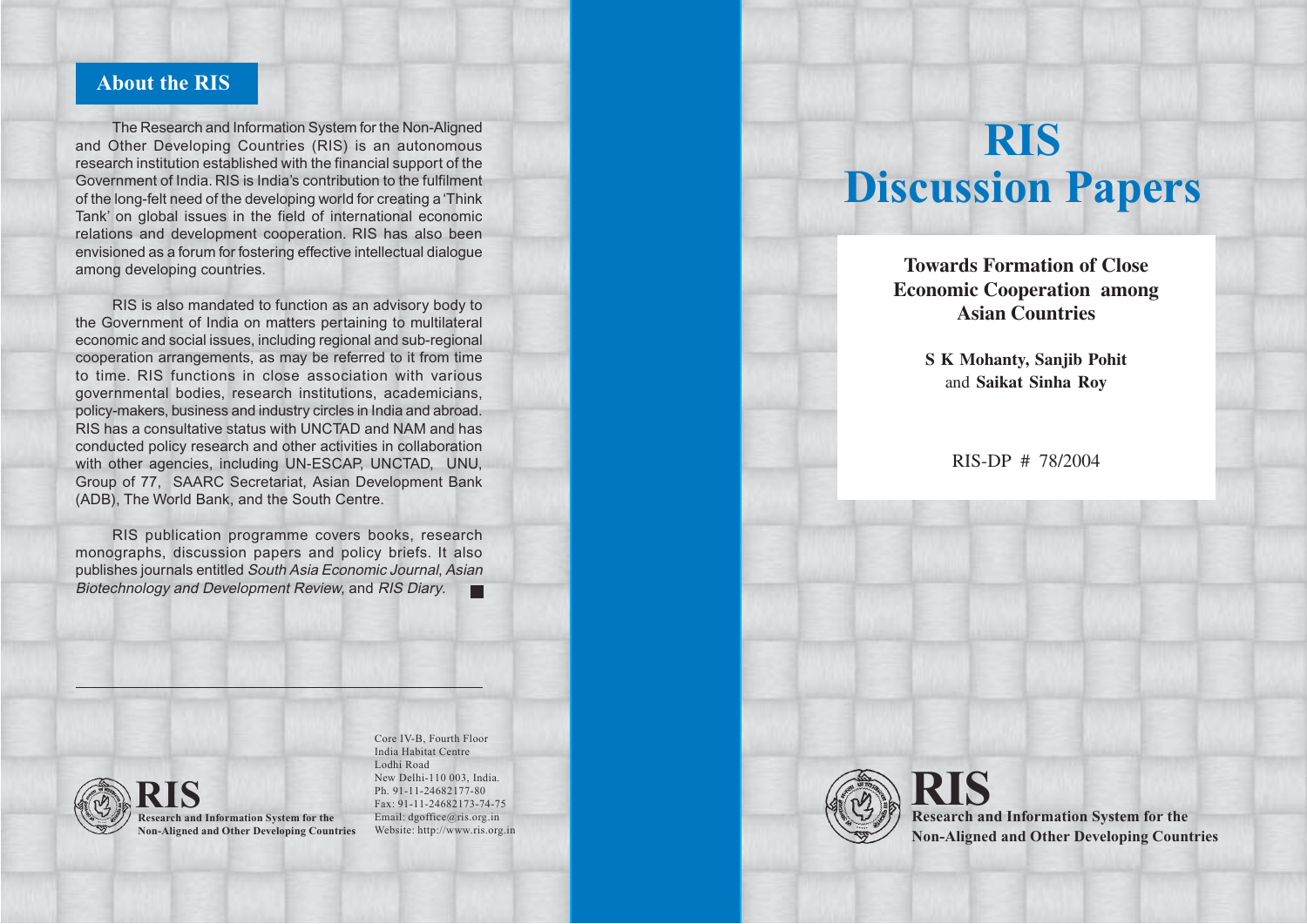**Towards Formation of Close Economic Cooperation among Asian Countries**

> **S K Mohanty, Sanjib Pohit** and **Saikat Sinha Roy**

> > RIS-DP # 78/2004

September 2004



Core IV-B, Fourth Floor, India Habitat Centre Lodhi Road, New Delhi – 110 003 (India) Tel: +91-11-2468 2177/2180; Fax: +91-11-2468 2173/74 Email: dgoffice@ris.org.in

RIS Discussion Papers intend to disseminate preliminary findings of the research carried out at the institute to attract comments. The feedback and comments may be directed to the author(s).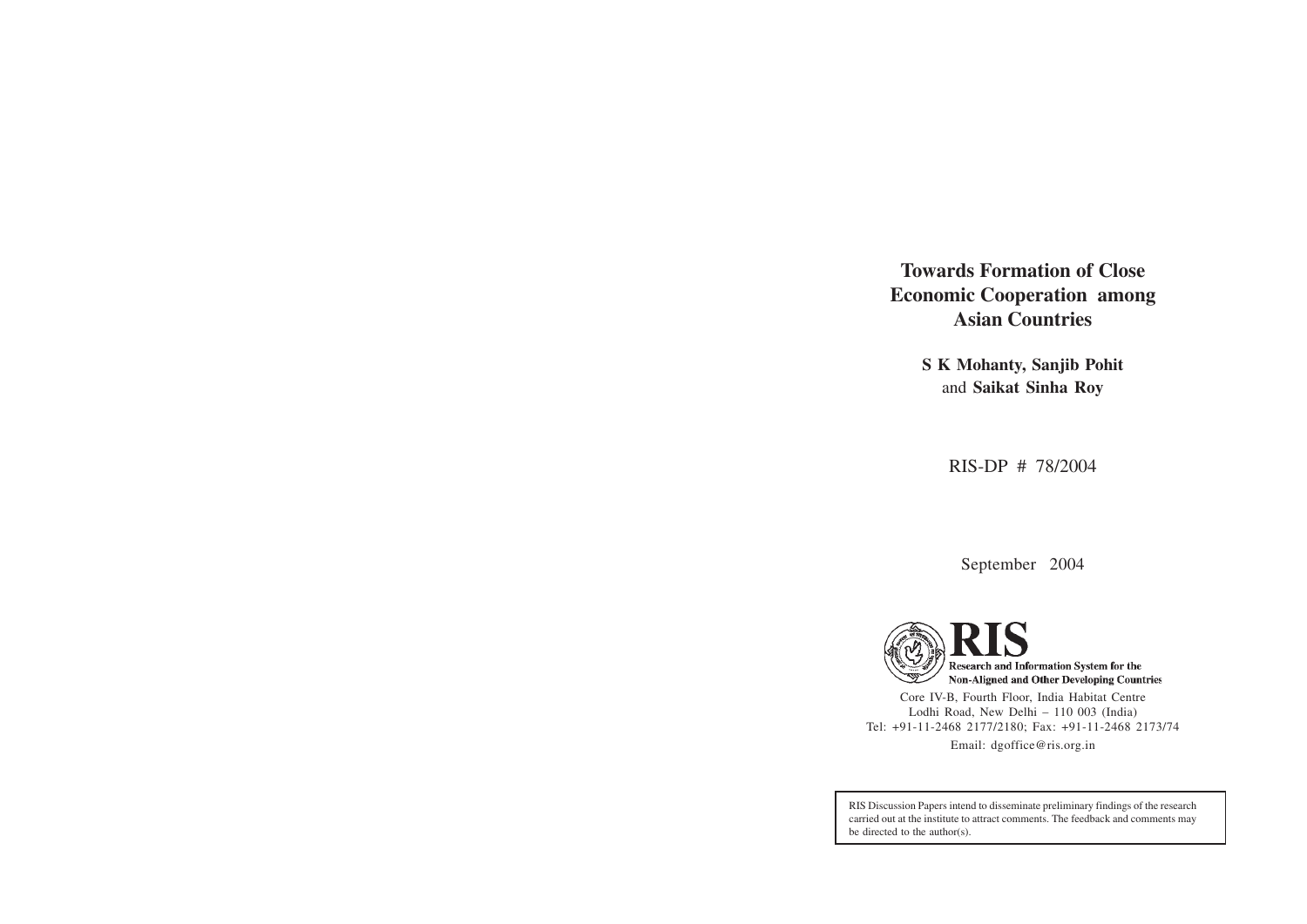## **Towards Formation of Close Economic Cooperation among Asian Countries**

#### **S K Mohanty, Sanjib Pohit,** and **Saikat Sinha Roy\***

*Abstract:* There have been several attempts in the past for the formation of an Asian Economic Community (AEC) with a view to enhance continental welfare within stipulated timeframe. The formation of a Close Economic Relation (CER) among some of the vibrant economies of the region, particularly JACIK Member countries (ASEAN plus three plus one) would be of immense importance in attaining such a goal. Three alternative forms of comprehensive economic liberalisation schemes may be envisaged. In this paper an effort has been made to examine the implication of CER on the region using monopolistic version of Computable General Equilibrium (CGE) for the JACIK countries. The model has been used to examine the implications of complete liberalisation of trade, investment and movement of natural persons. The results show that the proposed CER may enhance global welfare as well as welfare for individual countries in the caucus. Following formation of the proposed CER, the absolute increase in regional welfare may go beyond US\$ 210 billion per annum amounting to more than 3 per cent of the region's GNP. The implications of the CER on the regional economy would be favourable in improving production efficiency, expanding exports apart from increasing returns on capital and labour.

### **I. Introduction**

The paper estimates the extent of welfare gains consequent upon close economic cooperation among Asian countries, where close economic cooperation in Asia connotes freer cross border movements of investment, technology and skilled

A preliminary version of the paper was completed in 2002 and the results of the paper were presented in an international conference on "Building a New Asia: Towards an Asian Economic Community", March 10-11, 2003, New Delhi and at the "6th Annual Conference on Global Economic Analysis", June 12-14, 2003, The Hague, The Netherlands. The authors are grateful to Nagesh Kumar for entrusting them to carry out this exercise and providing critical insights towards completion of this paper. The authors have a special word of thanks for Mukul Asher, Prabir Sengupta and Mohmed Ariff for their comments on an earlier version of the paper. The authors have benefited from the comments received from the participants at the conference. The findings of the paper and the views expressed here do not represent the organizations to which they belong. The authors are responsible for errors, if any.

<sup>\*</sup> S.K.Mohanty, Fellow, RIS, New Delhi, email: skmohanty@ris.org.in, Sanjib Pohit, Principal Economist, NCAER, New Delhi, email: spohit@ncaer.org and Saikat Sinha Roy, Asian Development Bank, India Resident Mission, New Delhi, email: srsaikat@adb.org.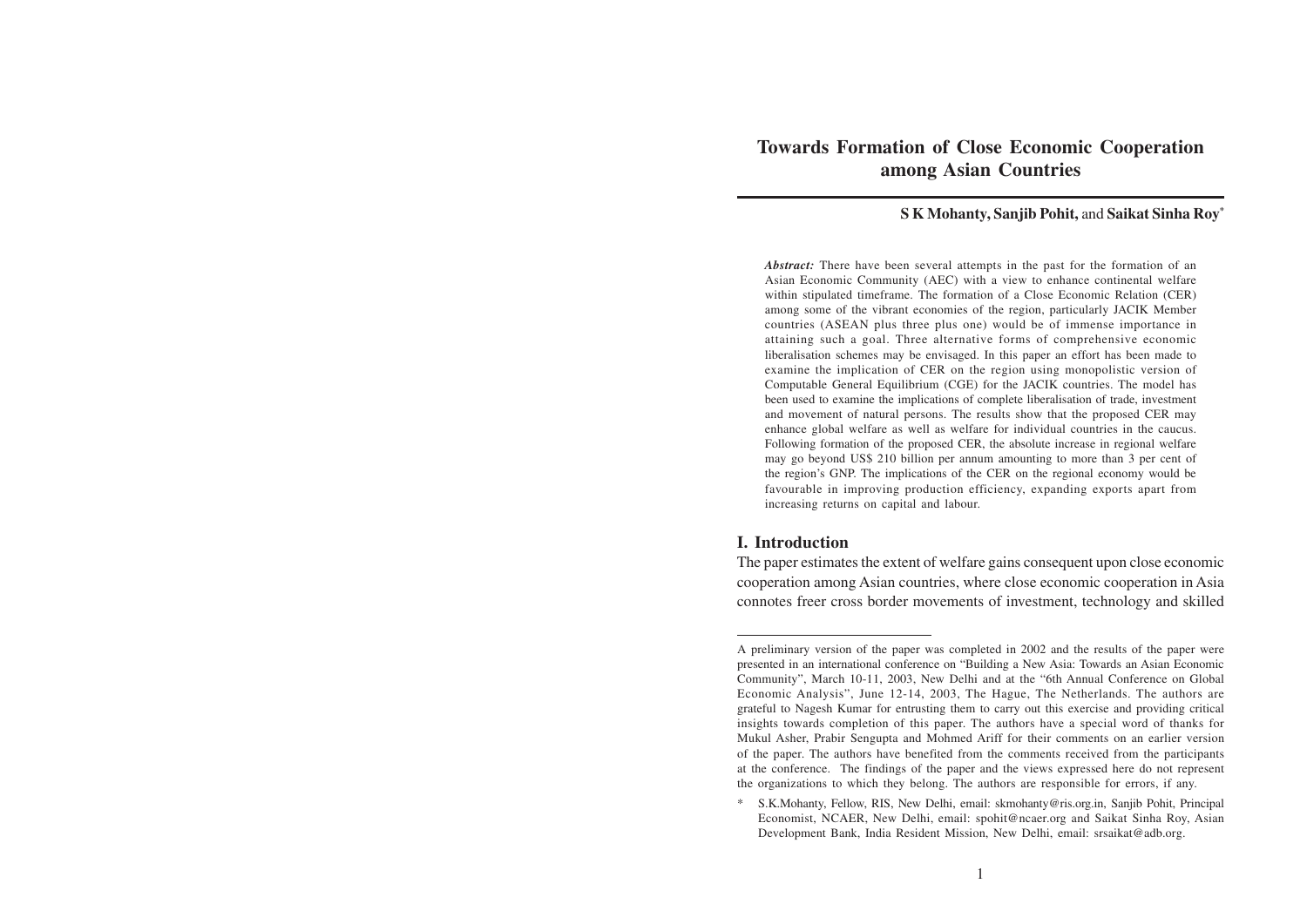manpower in addition to free trade. The emergence of Asia as a regional grouping assumes importance in the context of large regional groupings such as the EU and the NAFTA gaining substantially from globalisation. These continental regional integration arrangements gained by bringing together resources in the region and internalising growth potential. Despite Asia's emergence as an economic space in the world economy during globalisation,<sup>1</sup> performance varied across countries and world economic growth bypassed large parts of Asia. In addition, fissures in growth during the Asian crises of 1997 tend to suggest that, regional economic formation is the only way to consolidate growth in Asian countries.2 Lanteigne (2003), inquiring into the genesis of Asia's slow growth, finds Asian countries lacking initiatives in building strong institutions that could gear up regional process in a more effective manner.

There are significant developments with respect to regionalisation in Asia. Apart from smaller regional integration arrangements (RIA) like SAARC, ASEAN and BIMSTEC, there is no formal arrangement at the pan-Asian level. The enlargement of ASEAN was completed in the 1990s with four countries joining the group. The joining of Japan, Korea and China as Summit Level partners of further strengthened the ASEAN process. In November 2002, India joined the group as a Summit Level partner and there are significant policy initiatives strengthening India's close economic cooperation with the ASEAN.<sup>3</sup> Long term policy initiatives documented in ASEAN Vision 2020 - Chiang Mai Initiatives, Hanoi Plan of Action and Initiatives for ASEAN Integration - have given the roadmap for regional cooperation in Asia. With the success of the ASEAN, more countries are likely to join the regional caucus. An informal Japan-centred trading bloc has emerged leading to large increases in intra-regional trade and investments.4

There are hectic negotiations between ASEAN+3 and ASEAN+1 countries to formalise higher level of close economic cooperation in order to optimise economic welfare of these countries. The four Summit Level partners of ASEAN, namely, Japan, Korea, China and India have aired their views to form bilateral FTAs with ASEAN separately. Besides sizable number of countries in ASEAN+45 are also negotiating for bilateral FTAs among themselves with some of these initiatives taking concrete shape. The ASEAN+4 regional process – the JACIK comprising of **J**apan, **A**SEAN, **C**hina, **I**ndia and **K**orea – holds substantial potential for future growth (Kumar, 2002a).

The usually adopted route to regional economic integration is in terms of free movement of merchandise within the region. For the purpose, apart from individual countries pursuing trade liberalisation, countries within a region opt for preferential trading arrangement in order to optimise regional welfare gains in the medium term. This process of trade liberalisation is expected to culminate into an FTA in the region. However, a regional integration arrangement (RIA) is much larger in scope than an FTA, which includes freer movement of investment, technology and manpower.

Young (1993) finds that growth in intra-regional trade in East Asia is a result of market-induced regionalism rather than preferential trade policies. Young, however, builds a case for a multilateral trading system rather than the formation of an East Asian RIA. Nonetheless, as DeRosa (1995) finds using simulations through a CGE model, FTA in ASEAN is largely trade creating. When all trade is covered within ASEAN, total intra-bloc trade is expected to increase by 19 per cent. In addition, sectoral production and exports are found to increase substantially with reduction in bias against agriculture and other natural resource based sectors. With enlargement of the ASEAN, the trade and growth impacts are expected to by substantial leading to enhancement of welfare gains. Lee and Park (2002) show that even though there is no regional trade bias in China, Japan and Korea, ASEAN+3 is found to have a significant and apparent intra-regional trade bias. This is despite that these countries have no formal trade agreements. As observed earlier, close regional economic cooperation is not limited to trade alone. Intra-regional movements of investment, technology and manpower are paramount importance to optimise allocative efficiency of such scare resources. Agarwala and Prakash (2002) map out the extent of movements in investments and manpower. Sinha Roy (2004) find substantial complementarities in trade and also potentials for cross-border investments, technology transfers and movements of skilled manpower within the JACIK region. Even though potentials for such complementarities are found to exist, there is no exact estimate of the extent of welfare gains with economic integration in Asia in terms of trade, investment, technology and manpower.

This paper is an attempt estimating the welfare gains arising out of complete trade liberalisation along with free cross border investment and movements of skilled labour within JACIK is examined in a CGE framework. In this paper it is argued that the regional countries may benefit more by adopting a consensus approach to form an FTA among JACIK countries, instead of bilateral FTAs and sectoral cooperation.<sup>6</sup> This is based on the simulation results of three alternate scenarios of free trade, free trade and investment, and free trade and investment along with cross-border movement of manpower.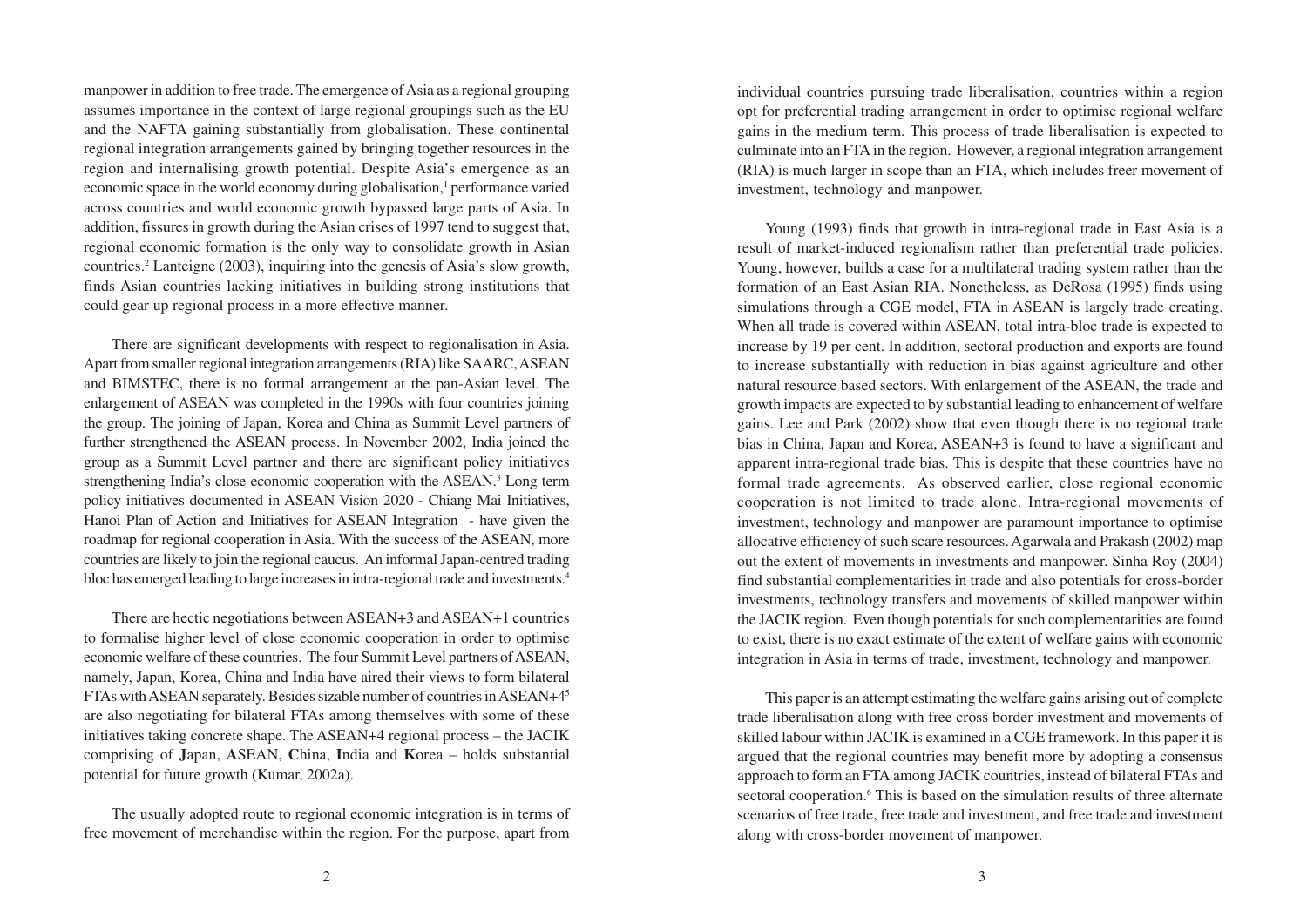The formulation of the three alternate scenarios is derived from the studies on impact analysis of regional integration arrangement. The exhaustive summary by Srinivasan et al (1993) shows that trade and welfare effects of regionalism are studied in three different ways: first, ex-post assessment of contribution of a particular RIA after its formation; second, counterfactual analyses assuming competitive markets and constant returns to scale technology; and third, counterfactual simulations incorporating imperfect market structure and scale economies. Even although the two types of counterfactual exercises show larger trade effects than welfare effects, Srinivasan et al (1993) find that the results greatly vary across studies. The counterfactual studies based on competitive market structure show smaller welfare effects from RIAs, while studies incorporating non-competitive market structure generally find larger welfare effects. As against two types of counterfactual exercises, World Bank (2000) reviews that there are three generations of computable general equilibrium (CGE) model estimating the impact of regional integration arrangements. First generation models assume that all markets are perfectly competitive7 , with net benefits arising only from trade creation and diversion. Second general models include increasing returns and imperfect competition, so there might be some scale and competition effects. In the third generation model, dynamics in the form of capital accumulation and technical progress are accounted for. However, as Srinivasan et al (1993) argues, these model-based counterfactual studies do not provide results in the form where it is easy to estimate the precise contribution of RIAs relative to other factors. Nonetheless, such counterfactual model-based studies remain important contributions in the literature estimating the gains of regional integration arrangements.

This paper is structured as follows. Section II delineates the structure and the parameters of the CGE model that are estimated. Section III presents the results thus estimated. Finally, Section IV summarises the main findings and the policy implications by way of conclusion.

#### **II. Model**

The present model is a multi-regional CGE model, which captures world economic activity in 13 aggregated regions/countries and rest of the world and 26 different aggregated industries/sectors.<sup>8</sup> The database of the model is primarily drawn from the GTAP database, version 5. The additional data requirement of the model is supplemented by data from other sources such as: Handbook of Industrial Statistics, UNIDO; World Development Indicator (2002), UNDP (1994); etc. The aggregated regions of the model are given below:

| SI No. | Country/Region | SI No. | <b>Country/Region</b> |
|--------|----------------|--------|-----------------------|
|        | Japan          | 8      | Singapore             |
|        | Korea          | 9      | Thailand              |
| 3      | China          | 10     | Rest of South Asia    |
| 4      | India          | 11     | <b>NAFTA</b>          |
|        | Indonesia      | 12     | EEA                   |
|        | Malaysia       | 13     | Oceania               |
|        | Philippines    | 14     | Rest of the World     |

As is evident, depending upon the availability of data in the GTAP Database, 9 out of 14 JACIK member countries are taken into account in the model. The data limitation does not permit at this stage to model each of the countries separately.

In the sectoral definition of the model, out of the 26 sectors taken into account there are 5 agricultural sectors, 17 manufacturing sectors and 4 services sectors. However, similar sectoral break up is followed for each economy. Nonetheless, It may be noted that most of the important sectors are modelled separately for analyzing policy simulations. The sectors in the model are as follows:

|    | SI No. Sectors              | SI No. | <b>Sectors</b>                      |
|----|-----------------------------|--------|-------------------------------------|
|    | Rice                        | 14     | Wood and Paper Products             |
| 2  | Other Cereals               | 15     | Petroleum and Coke                  |
| 3  | Dairy and Meat Products     | 16     | Chemical and Allied Products        |
| 4  | Processed food              | 17     | Iron and Steel                      |
| 5  | Oil and oil seeds           | 18     | Other Metals and Products           |
| 6  | Textile fibers              | 19     | Machinery                           |
|    | Mining                      | 20     | Electronic Equipment                |
| 8  | <b>Energy Products</b>      | 21     | <b>Transport Equipment</b>          |
| 9  | Forestry & Logging          | 22     | <b>Other Manufacturing Products</b> |
| 10 | Other Agricultural Products | 23     | <b>Transport Services</b>           |
| 11 | Textile and Apparel         | 24     | Communication                       |
| 12 | Beverages and Tobacco       | 25     | <b>Financial Services</b>           |
| 13 | <b>Leather Products</b>     | 26     | <b>Other Services</b>               |

The theoretical assumptions of the model are similar to that of standard, multi-regional CGE model. The underlying equation system of the model includes two different sets of equations. One part covers the accounting relationships, which ensure that receipts and expenditures of every agent in our model economy are balanced. The other part of the equation system consists of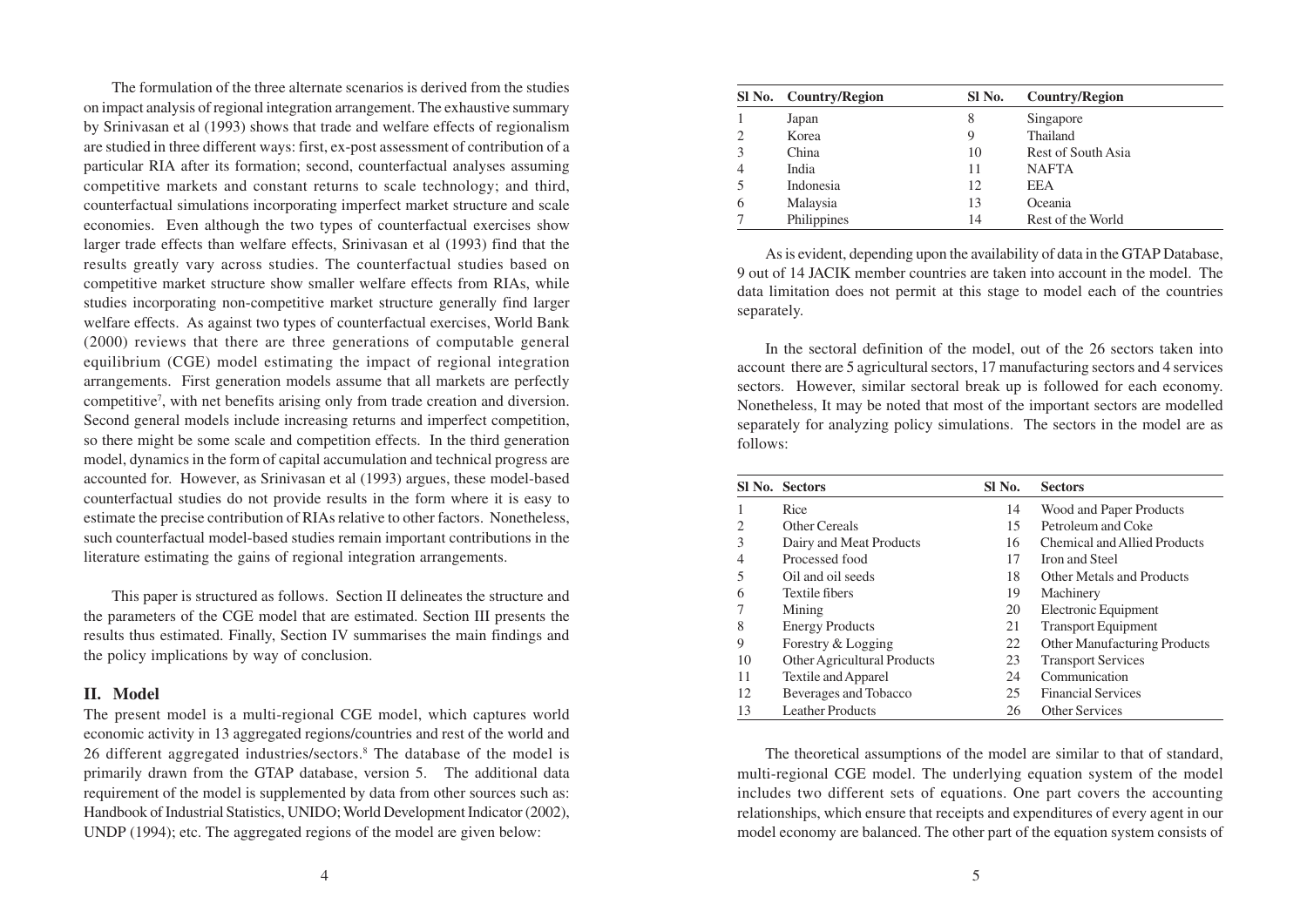behavioral equations, which is based on microeconomic theory. These equations, specify the behavior of optimizing agents in the economy.

There are three principal factors of production in the model, namely, unskilled labour, skilled labour and capital. Among these three factors of production, unskilled labour is considered perfectly mobile across sectors within the country. This assumption is common in all the scenarios in the model. The latter two factors namely skilled labour and capital are assumed to be perfectly mobile across JACIK countries in certain hypothetical scenarios in addition to being perfectly mobile across sectors within a country in all the scenarios of the model.

In the model, the assumption on market structure is different across sectors. The market structure is assumed to be perfectly competitive in agricultural sectors (viz. 1-5) and service sectors (viz. 23-26). On the other hand, monopolistic competition<sup>9</sup> is assumed in manufacturing sectors. Of course, the market structure is generic in the sense that same type of market structure prevails in all the 13 countries/region.

Consumers and producers are assumed to use a two-stage procedure to allocate expenditure across differentiated products. In the first stage, expenditure is allocated across goods irrespective of country of origin or producing firm (see Chart 1 in the Appendix to this paper). At this stage, the utility function is taken to be Cobb-Douglas and the production function requires intermediate inputs in fixed proportion. In the second stage, expenditure on monopolistically competitive goods is allocated across the competing varieties. However, in case of perfectly competitive goods, where individual firm supply is indeterminate, expenditure on each good is allocated over the industry as a whole. The aggregation function in the second stage is a Constant Elasticity of Substitution (CES) function.

The production function is separated into three stages. In the first stage, intermediate input and primary composite of capital and aggregate of skilled and unskilled labourers are used in fixed proportion to output<sup>10</sup> (see Chart 2 in Appendix of this paper). In the second stage, capital and aggregate of skilled and unskilled labour are combined through a CES function to form the primary composite. In the third stage, skilled and unskilled labours are combined through a CES function to form the aggregate of skilled and unskilled labours. In the monopolistically competitive sectors, additional fixed inputs of capital and



labour are required. It is assumed that fixed capital and fixed labour are used in the same proportion as variable capital and variable labour so that production functions are homothetic.

To determine prices, perfectly competitive firms set price equal to marginal cost, while monopolistically competitive firms maximize profits by setting price as an optimal markup over marginal cost. The numbers of firms in sectors under monopolistic competition are determined by the condition that there are zero profits.

Total supply of factors of production (namely unskilled labour, skilled labour and capital) is assumed to remain fixed since the focus is on the intersectoral allocation of resources. The unskilled labour is assumed to be perfectly mobile across sectors within each country. Returns to unskilled labour are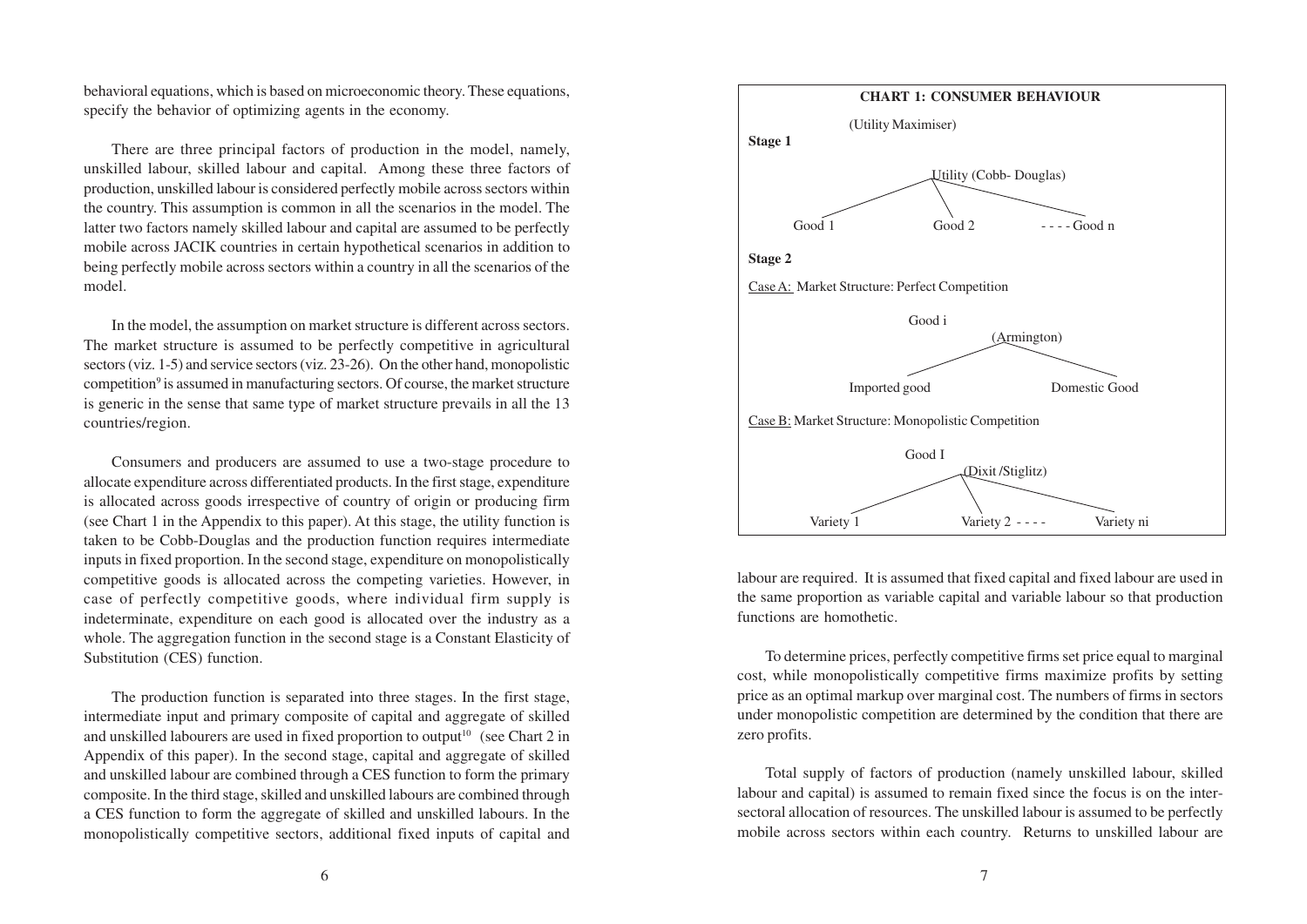

determined to equate factor demand to an exogenous supply of the same, which is assumed to remain fixed. In the base run, similar equilibrating mechanism is assumed to hold for the other two factors of production, namely skilled labour and capital. However in other scenarios where we allow removal of restriction on capital movement within JACIK countries, and capital is assumed to be perfectly mobile across sectors and JACIK countries. Return to capital is determined to equate factor demand within JACIK countries to the total exogenous supply of the same, which is assumed to remain fixed. However, for the non-JACIK countries, the equilibrating mechanism for determining the return to capital is similar to that of unskilled labour. In the scenario where we have assumed that there is no restriction of movement of capital and skilled labour within JACIK member countries, return to skilled labour (in addition to that of

capital) is determined to equate factor demand within JACIK countries to the total exogenous supply of the same. Again, for the non-JACIK countries, the equilibrating mechanism for determining the return to skilled labour is similar to that of unskilled labour.

In the world market, equilibrium prices are determined such that all markets clear. Total demand for each firm or sector's product must equal to total supply of that product.

The policy inputs in our model are basically the import and export tariff equivalents of trade barriers that are currently applied to the bilateral trade of the model countries of our economy. The revenues or rents from import and export tariff equivalents are assumed to be redistributed to consumers in the tariff-levying country and are spent like any other income.

The model is implemented and solved using GEMPACK.

#### **III. Results**

The implications of FTA on the regional economies of JACIK, are examined using the monopolistic competition version of CGE model. The existing literature on CGE emphasizes that characteristics of monopolistic competition behaviour is observed in the manufacturing sector, whereas the agriculture and the services sectors operate under perfectly competitive environment. In order to accommodate such sector specific market structure conditions in the model, we have chosen Dixit/Stiglitz type of monopolistic competition framework in the present model.

As stated earlier, three alternate scenarios are estimated for analysing the possible impact of economic cooperation on regional partners. In Scenario I, we have assumed a free trade situation where complete trade liberalization is envisaged covering both tariff and non-tariff barriers. In Scenario II, investment is allowed to move freely across border within the JACIK region along with complete trade liberalization. Some studies have empirically verified growthinducing effects of investment liberalisation, which complements improvements in trade and production efficiencies in regional economies, such as EU11. On the whole, this results in improvements in welfare in the region.

In Scenario III, along with free trade, free movements of investment and skilled labour are allowed within the region. It may be noted that movements of natural persons is a major area of discussion in the GATS. The assumption of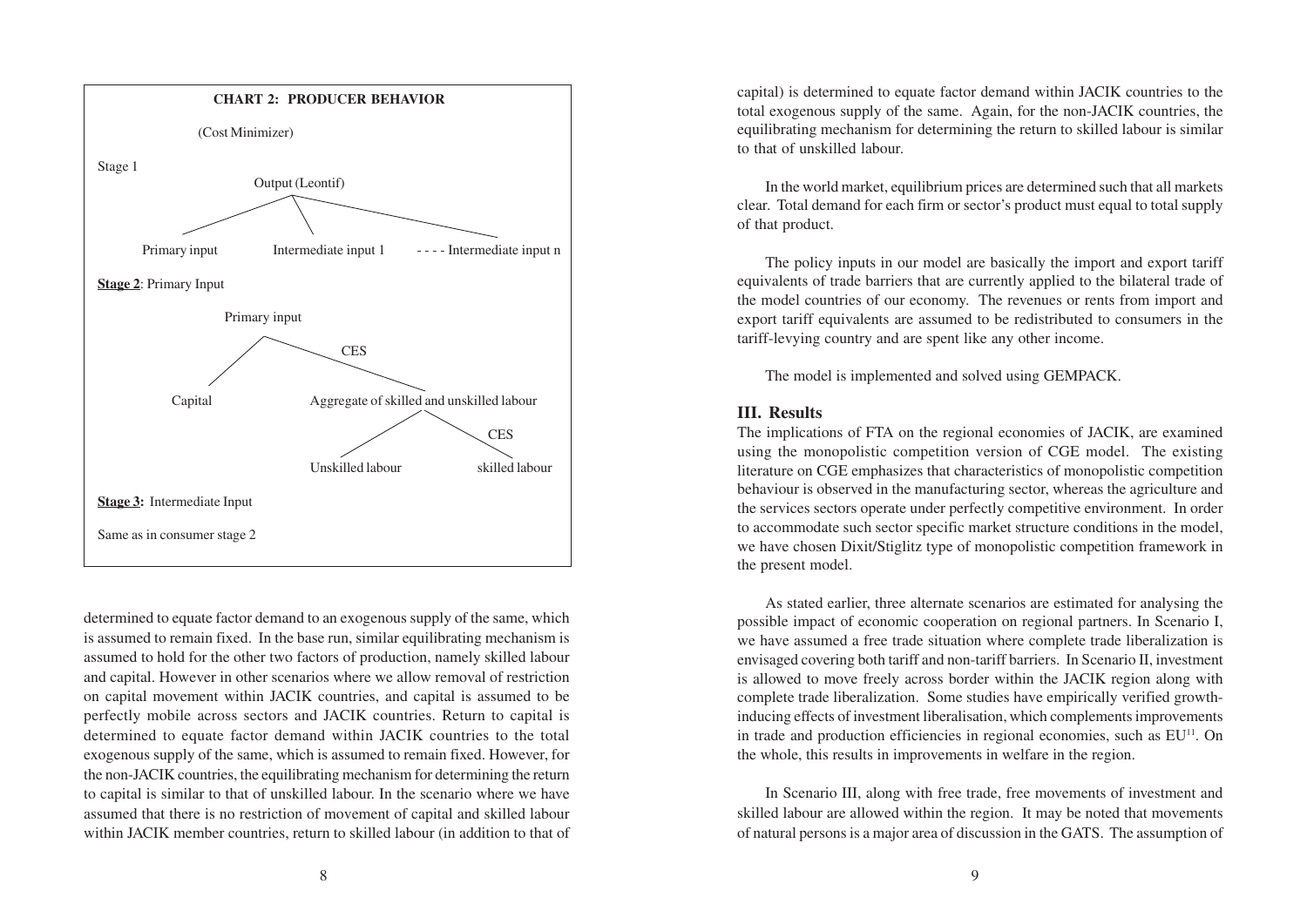free mobility of skilled labourers within the proposed Regional Integration Arrangement (RIA) is not only feasible but also compatible to the multilateral trade negotiations. The JACIK region has a large reserve of skilled labour<sup>12</sup> and the demand for such scarce factor is likely to grow with the formation of the RIA. The possibility of allowing skilled labour to move freely may help regional economies in restructuring their modern production sectors. Relocation of factors of production along with free movement of goods within the region, efficiency improves resulting in substantial welfare gains from RIA. In these three different scenarios, we are trying to examine the extent in which countries can benefit from regional integration arrangement.

#### **Regional Welfare Gains**

In the Computable General Equilibrium analysis of regional integration arrangements, the main result consists of estimations of regional as well as global welfare gains. The welfare gains, which is a result of various regional policy initiatives, is a composite macro indicator reflecting combined effects of several macro-variables. Regional trade liberalisation leads to an expansion of trade within the region. The trade liberalisation policies result in reallocation of productive factors across sectors owing to increase in demand of tradable sectors within the region. In the process, allocation efficiency of the existing factor endowments alter and so also their relative real prices. The scale of production and the level of production also undergo significant changes in different regional economies. On the whole, the implications of such restructuring are also reflected in the calculation of welfare gains.

The welfare implications of the RIA on 14 regions including rest of world are presented in Tables 1 and 2. The regional welfare gains could be to the tune of more than US\$ 200, which is equivalent to more than 3 per cent of the GNP of the region. The results indicate that the proposed FTA is likely to enhance welfare of both regional and individual member countries. The magnitude of absolute gains in regional welfare will enhance global welfare also. The region is likely to benefit more when investment is allowed to move freely within JACIK along with an agreement of free trade in the region. Larger gains will accrue in a situation where investment and skilled labour are allowed to move freely within the region along with FTA. The magnitude of absolute increase in welfare gains would be US\$ 147.4 billion in Scenario I, US\$ 153.2 billion in Scenario II and US\$ 210.4 in Scenario III.

**Table 1: Change in Welfare\***

|                       |                   |                    | $(in \%)$           |
|-----------------------|-------------------|--------------------|---------------------|
| <b>Country/Region</b> | <b>Scenario I</b> | <b>Scenario II</b> | <b>Scenario III</b> |
| Japan                 | 2.54              | 2.64               | 3.55                |
| Korea                 | 3.02              | 3.08               | 3.26                |
| China                 | 0.64              | 0.72               | 1.65                |
| India                 | 1.75              | 1.86               | 2.50                |
| Indonesia             | 1.80              | 1.91               | 3.34                |
| Malaysia              | 1.87              | 1.96               | 2.86                |
| Philippines           | 1.33              | 1.45               | 2.46                |
| Singapore             | 3.10              | 2.41               | 2.35                |
| Thailand              | 2.81              | 2.93               | 3.70                |
| <b>JACIK</b>          | 2.20              | 2.29               | 3.14                |

*Note:* \* w.r.t. GNPResults of other regions such as European Economic Area, NAFTA, other South Asia, Oceania and RoW are not presented in all tables because of paucity of space.

**Table 2: Absolute Change in Welfare**

|                |                   |                    | (Million US\$)      |
|----------------|-------------------|--------------------|---------------------|
| Country/Region | <b>Scenario I</b> | <b>Scenario II</b> | <b>Scenario III</b> |
| Japan          | 107625.7          | 111807.0           | 150695.2            |
| Korea          | 13042.9           | 13317.4            | 14075.7             |
| China          | 6326.5            | 7100.0             | 16327.7             |
| India          | 6971.3            | 7378.6             | 9937.0              |
| Indonesia      | 3760.3            | 3993.9             | 6968.1              |
| Malaysia       | 1950.4            | 2045.6             | 2984.0              |
| Philippines    | 1038.2            | 1131.8             | 1912.1              |
| Singapore      | 2292.5            | 1786.7             | 1741.4              |
| Thailand       | 4409.8            | 4594.7             | 5799.7              |
| <b>JACIK</b>   | 147417.6          | 153155.7           | 210440.9            |

Among the ASEAN countries, Singapore and Thailand will register maximum welfare gains (change in welfare with respect to GNP), and moderate gains will accrue to Malaysia and Indonesia as shown in Table 1. The Philippines, among the ASEAN countries, may be benefiting the least from the proposed FTA. South Korea and Japan are likely to experience sustained enhancement in their welfare among the non-ASEAN countries in JACIK. While China stand to gain the least among the non-ASEAN countries, India may gain moderately in Scenario I.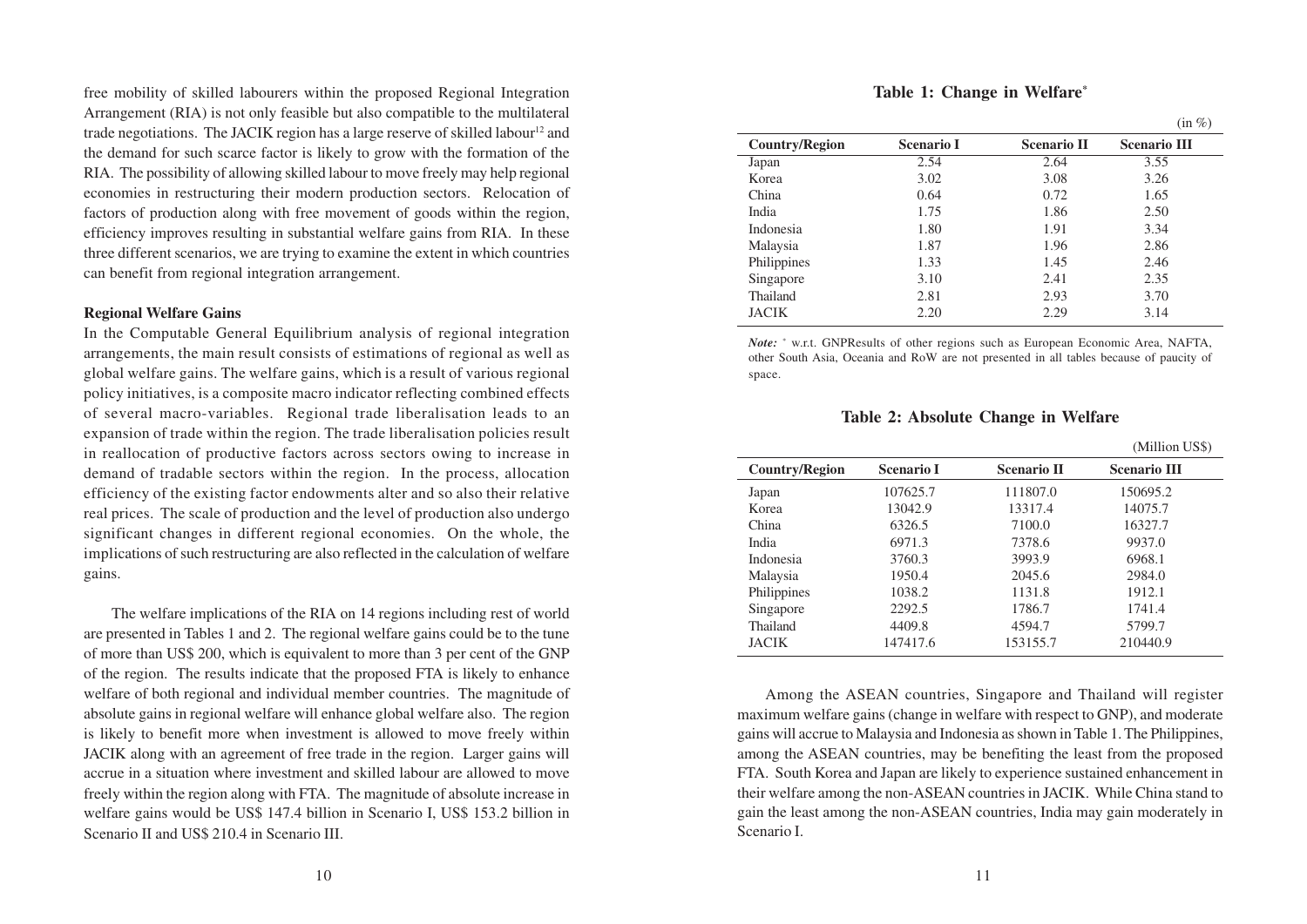Allowing investment to move freely within JACIK along with free trade results in substantial changes in welfare gains for individual countries. As compared to Scenario I, all ASEAN countries will gain more in Scenario II except Singapore. Similarly, non-ASEAN countries in JACIK are also likely to improve their welfare gains from the investment liberalisation. In terms of magnitude of welfare gains with respect to GNP, the results are consistent with the existing literature.

Welfare gains are likely to be more substantial than the earlier two scenarios when free mobility of natural persons is allowed along with free cross border movements of goods and investment. In Scenario III, the results indicate that both regional as well as global welfare can be enhanced without invoking compensation mechanism for the losing regions in the model.13 In this Scenario III, the extent of welfare gains is more for most JACIK countries as compared to Scenario II. While Thailand and Indonesia are likely to gain the maximum in the ASEAN region, other ASEAN countries in the model are likely to gain moderately in the liberalisation process. Among the non-ASEAN countries, substantial benefits will accrue to Japan and Korea. Both China and India are also likely to gain from this liberalisation process. In the Pareto sense, free trade along with factor market liberalisation in JACIK would enhance regional as well as global welfare.

The welfare gains for individual regions in the model are calculated on the basis of number of variables. These depend on various policy shocks and changes in structural macro closures. The analysis of counter-factual results of a few variables such as factor prices, scale economies, production structure and composition of exports will help in understanding the magnitude of welfare gains accruing to individual countries in the JACIK region, the region as a whole as well as global welfare.

#### **Effects of Liberalisation on factor prices**

In this model, we have taken two factors of production, namely, labour and capital. Labour is further subdivided into skilled and unskilled labour to suit the specific requirements of the region. Skilled labour could be a proxy for the natural persons as under the mode IV of the GATS. The overall effects of a free trade area or a regional integration arrangement on different factors of production have been favourable in terms of an increase in their real prices.

|                       |                   |                    | $(in \%)$           |
|-----------------------|-------------------|--------------------|---------------------|
| <b>Country/Region</b> | <b>Scenario I</b> | <b>Scenario II</b> | <b>Scenario III</b> |
| Japan                 | 0.38              | 0.54               | $-4.12$             |
| Korea                 | 1.85              | 1.95               | $-0.90$             |
| China                 | 0.74              | 0.60               | 1.66                |
| India                 | 0.18              | $-0.61$            | 2.92                |
| Indonesia             | 1.04              | 1.00               | $-1.21$             |
| Malaysia              | 1.95              | 2.08               | $-0.16$             |
| Philippines           | 0.80              | 0.76               | 2.07                |
| Singapore             | 2.99              | 2.07               | $-3.83$             |
| Thailand              | 2.04              | 1.90               | $-2.40$             |

**Table 3: Change in Real Wage of Unskilled Labour**

#### *Unskilled Labourers*

The effects of a possible RIA in JACIK on real wage rates of unskilled labour are somewhat mixed. Table 3 shows real wage rates are likely to go up in all the JACIK countries under the scenario of free trade (Scenario I). The increase in the real wage rate of unskilled labour is likely to be significant when investment is liberalised along with trade. However, results are mixed when trade, investment and movement of skilled labour are liberalized in the region.

In Scenario I, all the countries in the region are likely to experience surge in the wage rate of unskilled labour. The rise in the unskilled wage rate is likely to be robust in case of Singapore, whereas other ASEAN countries like Thailand and Malaysia are likely to witness only moderate gains. Real wage rates of unskilled labour are likely to increase significantly in Korea, whereas both China and Japan are likely to experience moderate rises in this regard. The increase in the real wage rate is likely to be the least in case of India among the Plus- $4$  countries<sup>14</sup>.

With liberalisation of investment along with free trade, the increase in real wage rates of unskilled labour is likely to decline in all ASEAN except Malaysia. Among the non-ASEAN countries in the JACIK, while the increase in real wage rates is marginal in China, it is simulated to decline in India. In contrast, there is a further increase in the real wage rate of unskilled labour in Japan and Korea under this scenario as compared to Scenario I.

The results undergo significant changes under Scenario III. Most countries in the JACI are found to witness negative, and often large, growth in real wage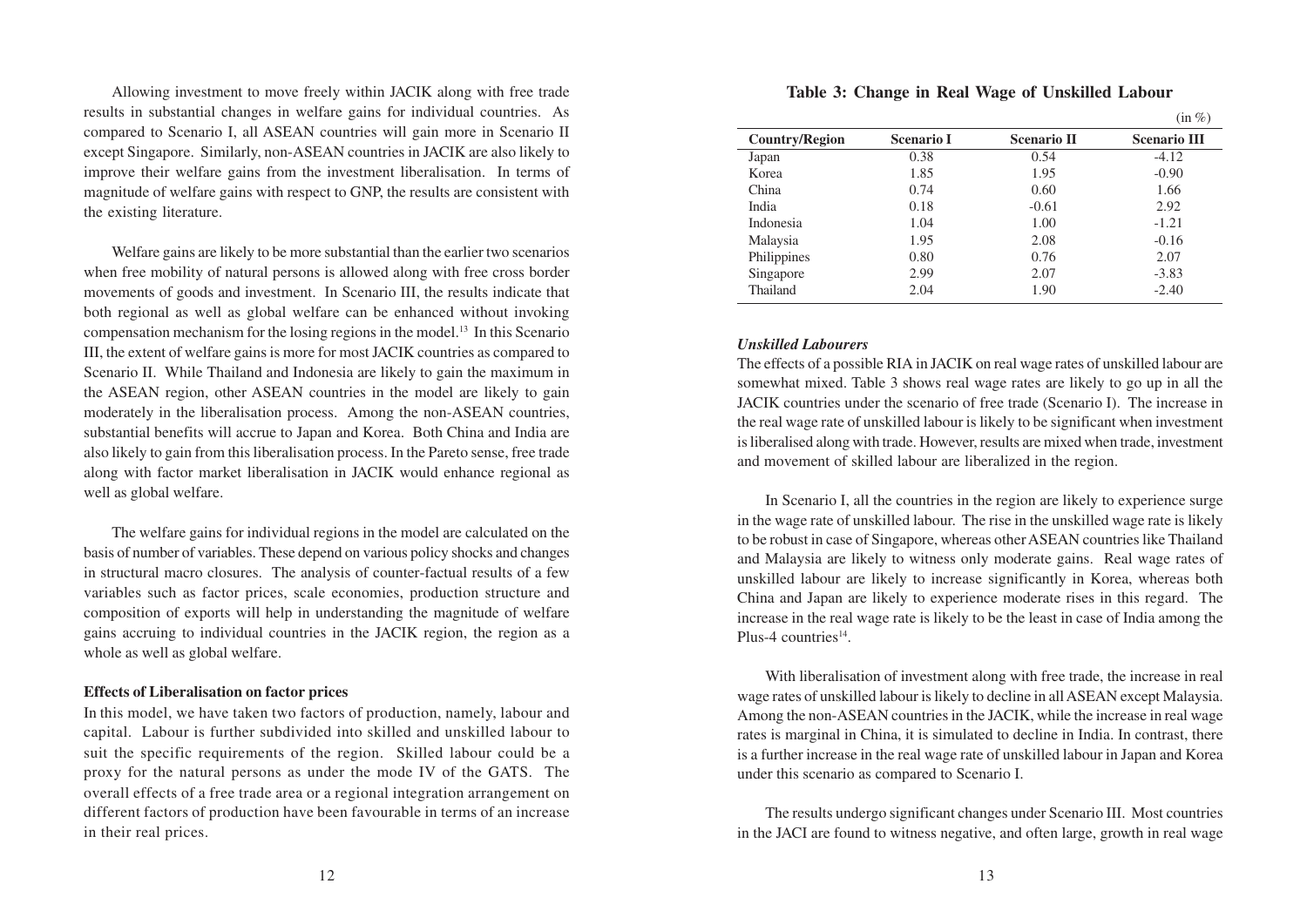rate of unskilled labour when movements of skilled labour are liberalized along with free cross-border trade and investments. In sharp contrast, such a liberalization scenario is likely to prove beneficial for labour surplus economies such as China, India, and the Philippines, where growth in real wage rate of unskilled labour is significantly higher as compared to the other two scenarios.

#### *Skilled Labour*

As against the mixed impact on the wage rate of unskilled labour, the implications of regional integration arrangements on the real wage rate of skilled labour have been positive. The increase in the real wage rate of skilled labour strengthens over different scenarios with the widening of scope of the RIA. Under Scenario I, free trade is likely to lead to increase real wage rate of skilled labours (see Table 4). In ASEAN, robust growth in real wage rate of unskilled labour is a possibility in all countries, and more so in Singapore, Thailand and Malaysia. Other members of JACIK except Korea are likely to experience moderate to low increase in the real wage rate of skilled labours under free trade conditions. In particular, the possible increase in the real wage rate of skilled labours in Japan and India will be marginal in a free trade situation.

Under Scenario II, where investment is allowed to move freely along with free trade, real wage rate of skilled labour continues to increase. With increased investment following free capital movement within the JACIK region, that wage rate of skilled labour may be change given the factor intensity and structure of sectors in developing countries. While real wage rates in most ASEAN countries except the Phillppines may continue with high growth, China and India may

**Table 4: Change in Real Wage of Skilled Labour**

|                       |                   |                    | 11170               |
|-----------------------|-------------------|--------------------|---------------------|
| <b>Country/Region</b> | <b>Scenario I</b> | <b>Scenario II</b> | <b>Scenario III</b> |
| Japan                 | 0.41              | 0.58               | 3.17                |
| Korea                 | 1.74              | 1.91               | 2.13                |
| China                 | 0.93              | 0.55               | 1.26                |
| India                 | 0.18              | $-1.27$            | $-0.41$             |
| Indonesia             | 1.12              | 1.04               | 2.03                |
| Malaysia              | 2.22              | 2.36               | 2.83                |
| Philippines           | 0.73              | 0.45               | 1.33                |
| Singapore             | 3.18              | 2.31               | 2.05                |
| Thailand              | 4.22              | 3.84               | 3.23                |

**(in %)**

encounter lower or even negative growth in real wage rate of skilled labour under Scenario II.

In Scenario III, robust increase in real wage rates of unskilled labour is found in most JACIK countries. The results indicate that the countries such as Indonesia, Malaysia and Philippines may face a significant rise in the real wage rate of skilled labour, and that for Singapore and Thailand may continue to grow high. Among other JACIK countries, while Japan, China, and Korea witness strong improvements in growth of real wage rate of skilled labours, it is likely to register a negative growth in India.

#### *Investments*

Free trade conditions in the JACIK region may improve real rate of return on investment in the region. Under Scenario I, as shown in Table 5, all the countries in the region are likely to witness improvements in the efficiency of investment, but some countries may benefit more than others. For example, most ASEAN countries benefit from trade liberalisation, but the impact on the real rate of return on investment will be felt more strongly in Singapore, Malaysia and Thailand. In the Plus-4 countries, the net increase of return on investment will be lower than the ASEAN counterparts.

In a scenario of liberalization of cross-border investment along with free trade, the return on investment has improved as compared to Scenario I. There is a marked increase for all ASEAN countries except Singapore. Among other countries in JACIK, China and India are likely to gain whereas

#### **Table 5: Change in Real Return of Investment**

|                       |                   |                    | $(in \%)$           |
|-----------------------|-------------------|--------------------|---------------------|
| <b>Country/Region</b> | <b>Scenario I</b> | <b>Scenario II</b> | <b>Scenario III</b> |
| Japan                 | 0.37              | $-0.01$            | 3.06                |
| Korea                 | 1.10              | 0.68               | 2.02                |
| China                 | 0.85              | 1.84               | 1.15                |
| India                 | 0.16              | 1.35               | $-0.52$             |
| Indonesia             | 0.84              | 1.00               | 1.92                |
| Malaysia              | 2.12              | 2.16               | 2.72                |
| Philippines           | 0.85              | 1.73               | 1.22                |
| Singapore             | 3.22              | 0.77               | 1.94                |
| Thailand              | 2.04              | 2.55               | 3.12                |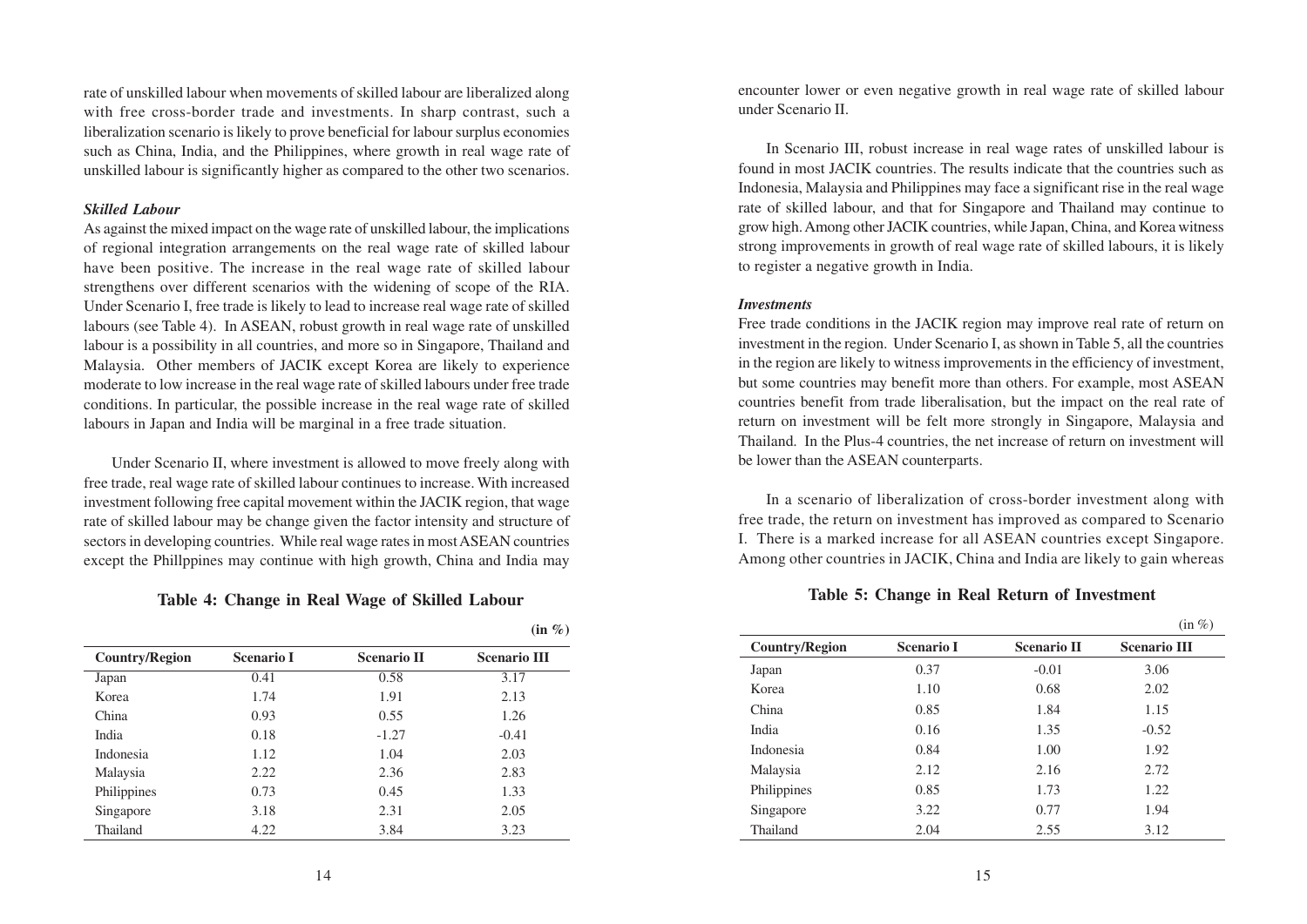Japan and Korea may witness declining real rate of return on investment under this scenario.

In Scenario III, the rate of return on investment is found to increase further for most JACIK countries. Except for Philippines, other countries of the ASEAN region are likely to gain in terms of rate of return on investment following liberalization in movement of manpower along with merchandise and investment. Countries like Japan and Korea are also likely to register significant improvements as against the negative growth in return on investment for India.

#### **Effects of RIA formation on production and exports**

#### *Scale Effect*

In this monopolistic model, an attempt has been made to examine the magnitude of change in the scale of production. In this model, if the change in scale of production is positive, it means that there is an improvement in the efficiency of production. Table 6 shows that most JACIK countries are likely to improve their scale of production in some sectors or the other. The magnitude of gains in production efficiency is found to vary across sectors and countries. It is observed that some manufacturing sub-sectors are consistently doing well in different JACIK countries. In Scenario I, the efficiency gains can be noticed in ASEAN countries as well as the Plus-4 countries, the latter gaining more than the former. In ASEAN, improvements in the scale of production are more significant in Singapore, Philippines and Malaysia than other countries.

In Scenario II, the pattern of change in the scale of production is observed to be different from Scenario I. In the ASEAN region, efficiency gains will be the maximum for Malaysia, and moderate in the case of Indonesia, Philippines and Thailand. On the contrary, Singapore may witness decline in scale of production in large number of manufacturing sub-sectors. In this scenario as well, net improvements in the scale of production will be higher for Plus-4 countries. There are some common sectors where both Japan and Korea are likely to make efficiency gains under this scenario. Similar observations can also be made for China and India too. Among these sectors, chemicals, metal products excluding iron and steel, machineries, electric equipments, transport equipments and other manufacturing products are likely to benefit in terms of net increase in scale of production.

| ning real rate of return on investment                                                                                                                                                                                                                                                                                                                                                                                                                                                       | THA                                                   |                       |                                                           |                 |                                                   |                     |                                                                                                                |                         |                    |                              |               |                                        |                      |                     |                              |                    | $-0.91$        |         | $-1.80$<br>$-1.50$                    | 2.90<br>$-0.07$                                                  |  |
|----------------------------------------------------------------------------------------------------------------------------------------------------------------------------------------------------------------------------------------------------------------------------------------------------------------------------------------------------------------------------------------------------------------------------------------------------------------------------------------------|-------------------------------------------------------|-----------------------|-----------------------------------------------------------|-----------------|---------------------------------------------------|---------------------|----------------------------------------------------------------------------------------------------------------|-------------------------|--------------------|------------------------------|---------------|----------------------------------------|----------------------|---------------------|------------------------------|--------------------|----------------|---------|---------------------------------------|------------------------------------------------------------------|--|
| irn on investment is found to increase<br>Except for Philippines, other countries<br>n in terms of rate of return on investment                                                                                                                                                                                                                                                                                                                                                              | <b>SGP</b>                                            |                       | $2.50$<br>$0.57$<br>$1.41$                                | $-0.04$         | 5.17                                              |                     |                                                                                                                |                         |                    |                              |               |                                        |                      |                     |                              |                    |                | 1.32    | 1.35<br>0.47                          | 6.34<br>4.48                                                     |  |
| it of manpower along with merchandise<br>an and Korea are also likely to register<br>e negative growth in return on investment                                                                                                                                                                                                                                                                                                                                                               | PHIL.                                                 |                       |                                                           |                 |                                                   |                     |                                                                                                                |                         |                    |                              |               |                                        |                      |                     |                              |                    |                |         | $-0.06$<br>$-0.04$<br>$-1.31$         | 0.18<br>$-0.80$                                                  |  |
| tion and exports                                                                                                                                                                                                                                                                                                                                                                                                                                                                             | <b>NIYS</b>                                           |                       | $1.66$<br>$-0.32$<br>$-1.01$                              |                 |                                                   |                     |                                                                                                                |                         |                    |                              |               |                                        |                      |                     |                              |                    | 1.76           | $-0.28$ | $0.18\,$                              | $0.54$<br>1.04                                                   |  |
| has been made to examine the magnitude                                                                                                                                                                                                                                                                                                                                                                                                                                                       | IDN                                                   |                       |                                                           |                 |                                                   |                     |                                                                                                                |                         |                    |                              |               |                                        |                      |                     |                              |                    | $-0.38$        | $-0.37$ | 0.16<br>$-0.67$                       | $-0.03$<br>$-0.09$                                               |  |
| In this model, if the change in scale of<br>here is an improvement in the efficiency                                                                                                                                                                                                                                                                                                                                                                                                         | $\mathbf{m}$                                          |                       | $\begin{array}{c} 0.25 \\ 1.16 \\ 0.21 \end{array}$       |                 |                                                   |                     | 12283251232132613                                                                                              |                         |                    |                              |               |                                        |                      |                     |                              |                    |                | $-0.95$ | $-2.08$<br>$-2.02$                    | $-0.45$<br>0.41                                                  |  |
| st JACIK countries are likely to improve<br>ors or the other. The magnitude of gains<br>vary across sectors and countries. It is                                                                                                                                                                                                                                                                                                                                                             | <b>CHK</b>                                            |                       | $\begin{array}{c} 46 \\ 1.00 \\ 0.16 \\ 0.09 \end{array}$ |                 | 0.29                                              |                     | $\begin{array}{c} 1.21 \\ 0.89 \\ 0.72 \\ 0.00 \\ 0.00 \\ 0.07 \\ 0.73 \\ 0.71 \\ 0.88 \\ 1.56 \\ \end{array}$ |                         |                    |                              |               |                                        |                      | 0.43                | 0.68                         | <b>Scenario</b> II |                | 0.83    | $-0.78$<br>$-1.08$                    | $-0.33$                                                          |  |
| ab-sectors are consistently doing well in<br>o I, the efficiency gains can be noticed in<br>4 countries, the latter gaining more than                                                                                                                                                                                                                                                                                                                                                        | Change in Scale of Production (in<br><b>KOR</b>       |                       | $\frac{28}{1.68}$                                         |                 |                                                   |                     |                                                                                                                |                         |                    |                              |               |                                        |                      |                     |                              |                    |                | $-1.07$ | $-1.05$<br>1.41                       | $-0.01$<br>0.87                                                  |  |
| nts in the scale of production are more<br>and Malaysia than other countries.                                                                                                                                                                                                                                                                                                                                                                                                                | JPN                                                   |                       |                                                           |                 |                                                   |                     |                                                                                                                |                         |                    |                              |               |                                        |                      |                     |                              |                    |                |         |                                       |                                                                  |  |
| ge in the scale of production is observed<br>ASEAN region, efficiency gains will be<br>erate in the case of Indonesia, Philippines<br>apore may witness decline in scale of<br>acturing sub-sectors. In this scenario as<br>of production will be higher for Plus-4<br>sectors where both Japan and Korea are<br>this scenario. Similar observations can<br>Among these sectors, chemicals, metal<br>chineries, electric equipments, transport<br>products are likely to benefit in terms of | Table 6:<br><b>SECTORS</b><br>$\overline{\mathsf{S}}$ | <b>Textile</b> fibers | Mining                                                    | Energy Products | Forestry & Logging<br>Other Agricultural Products | Textile and Apparel | Beverages and Tobacco<br><b>Leather Products</b>                                                               | Wood and Paper Products | Petroleum and Coke | Chemical and Allied Products | ron and Steel | Other Metals and Products<br>Machinery | Electronic Equipment | Transport Equipment | Other Manufacturing Products |                    | Textile fibers | Mining  | Forestry & Logging<br>Energy Products | Other Agricultural Products<br>Textile and Apparel               |  |
|                                                                                                                                                                                                                                                                                                                                                                                                                                                                                              | $\boldsymbol{\omega}$                                 |                       |                                                           |                 |                                                   |                     |                                                                                                                |                         |                    |                              |               |                                        |                      |                     |                              |                    |                |         |                                       | $\begin{array}{c} 0.004 & 0.004 \\ 0.000 & 0.004 \\ \end{array}$ |  |
| 16                                                                                                                                                                                                                                                                                                                                                                                                                                                                                           |                                                       |                       |                                                           |                 |                                                   |                     |                                                                                                                |                         |                    |                              | 17            |                                        |                      |                     |                              |                    |                |         |                                       |                                                                  |  |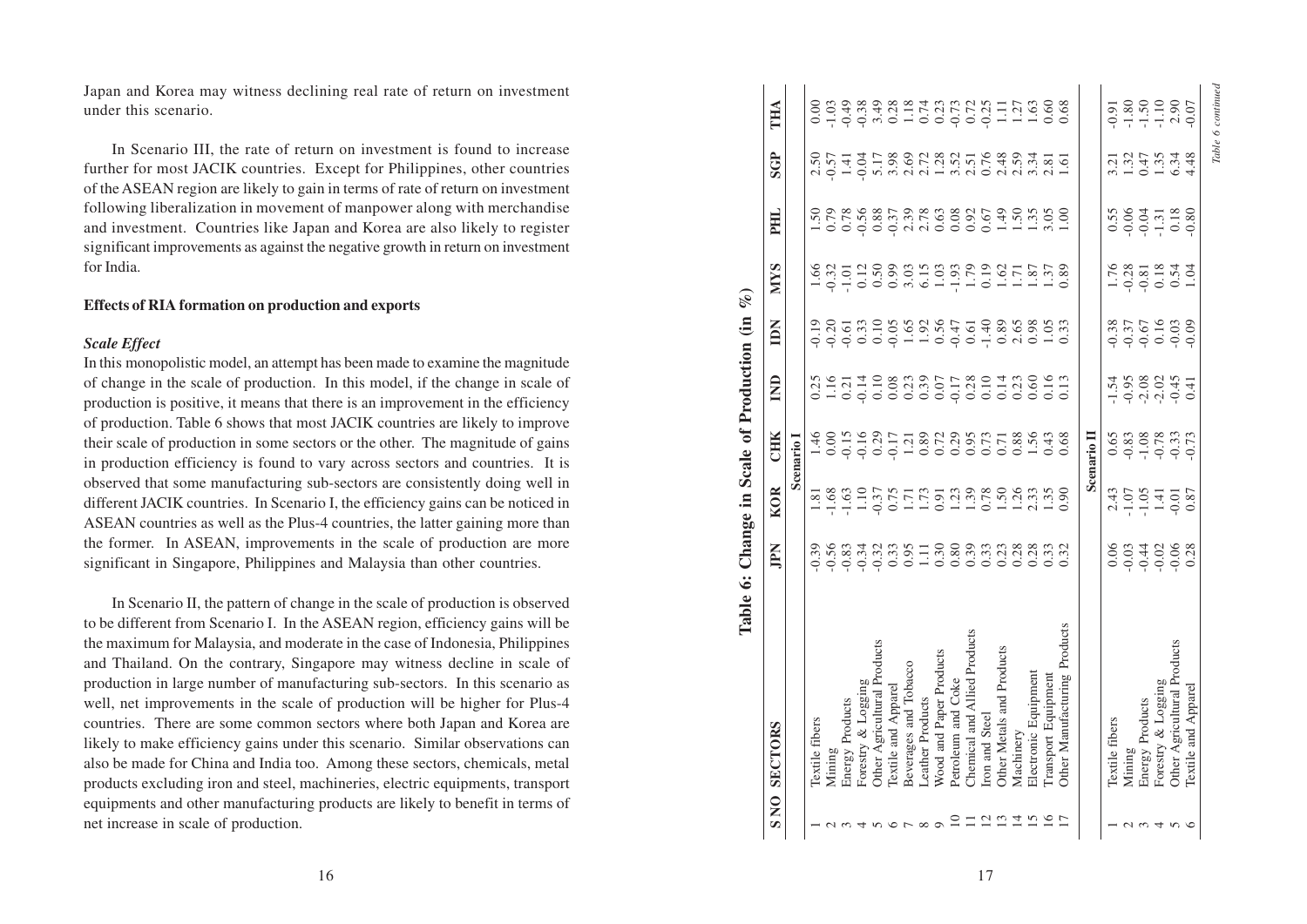| able 6 continuea |                              |   |      |                    |   |                                                                                                                             |                                                                                                                                                                                                                                                                                                               |                                              |               |                                                                                                                                                                                                                                                                                                                                                                                |
|------------------|------------------------------|---|------|--------------------|---|-----------------------------------------------------------------------------------------------------------------------------|---------------------------------------------------------------------------------------------------------------------------------------------------------------------------------------------------------------------------------------------------------------------------------------------------------------|----------------------------------------------|---------------|--------------------------------------------------------------------------------------------------------------------------------------------------------------------------------------------------------------------------------------------------------------------------------------------------------------------------------------------------------------------------------|
| SNO              | <b>SECTORS</b>               | Ă | KOR  | CHK                | ₿ | 旨                                                                                                                           | <b>NINS</b>                                                                                                                                                                                                                                                                                                   | FHI                                          | SGP           | THA                                                                                                                                                                                                                                                                                                                                                                            |
|                  | Beverages and Tobacco        |   |      |                    |   |                                                                                                                             |                                                                                                                                                                                                                                                                                                               |                                              |               |                                                                                                                                                                                                                                                                                                                                                                                |
| $\sim \infty$    | Leather Products             |   |      |                    |   |                                                                                                                             |                                                                                                                                                                                                                                                                                                               |                                              |               |                                                                                                                                                                                                                                                                                                                                                                                |
|                  | Wood and Paper Products      |   |      |                    |   |                                                                                                                             |                                                                                                                                                                                                                                                                                                               |                                              |               |                                                                                                                                                                                                                                                                                                                                                                                |
|                  | Petroleum and Coke           |   |      |                    |   |                                                                                                                             |                                                                                                                                                                                                                                                                                                               |                                              |               |                                                                                                                                                                                                                                                                                                                                                                                |
| $\frac{11}{22}$  | Chemical and Allied Products |   |      |                    |   | $1.70$<br>$1.05$ $0.60$<br>$0.60$<br>$0.60$<br>$0.60$<br>$0.60$<br>$0.60$<br>$0.60$<br>$0.60$<br>$0.60$<br>$0.60$<br>$0.60$ | $\begin{array}{c} 3.05 \\ 3.97 \\ 7.11 \\ 8.28 \\ 9.39 \\ 1.71 \\ 1.82 \\ 1.09 \\ 1.09 \\ 1.09 \\ 1.09 \\ 1.09 \\ 1.09 \\ 1.09 \\ 1.09 \\ 1.09 \\ 1.09 \\ 1.09 \\ 1.09 \\ 1.09 \\ 1.09 \\ 1.09 \\ 1.09 \\ 1.09 \\ 1.09 \\ 1.09 \\ 1.09 \\ 1.09 \\ 1.09 \\ 1.09 \\ 1.09 \\ 1.09 \\ 1.09 \\ 1.09 \\ 1.09 \\ 1.$ | 2007<br>2007: 1907: 1919<br>2007: 1919: 1929 | 29.5992888938 | $\begin{array}{c}\n 1.28 \\  0.57 \\  0.11 \\  -0.74 \\  0.34 \\  -0.43 \\  0.48 \\  0.72 \\  -0.64 \\  -0.64 \\  0.72 \\  -0.64 \\  -0.64 \\  -0.64 \\  -0.72 \\  -0.72 \\  -0.72 \\  -0.72 \\  -0.72 \\  -0.72 \\  -0.72 \\  -0.72 \\  -0.72 \\  -0.72 \\  -0.72 \\  -0.72 \\  -0.72 \\  -0.72 \\  -0.72 \\  -0.72 \\  -0.72 \\  -0.72 \\  -0.72 \\  -0.72 \\  -0.72 \\  -0$ |
|                  | fron and Steel               |   |      |                    |   |                                                                                                                             |                                                                                                                                                                                                                                                                                                               |                                              |               |                                                                                                                                                                                                                                                                                                                                                                                |
|                  | Other Metals and Products    |   |      |                    |   |                                                                                                                             |                                                                                                                                                                                                                                                                                                               |                                              |               |                                                                                                                                                                                                                                                                                                                                                                                |
| $\frac{14}{15}$  | Machinery                    |   |      |                    |   |                                                                                                                             |                                                                                                                                                                                                                                                                                                               |                                              |               |                                                                                                                                                                                                                                                                                                                                                                                |
|                  | Electronic Equipment         |   |      |                    |   |                                                                                                                             |                                                                                                                                                                                                                                                                                                               |                                              |               |                                                                                                                                                                                                                                                                                                                                                                                |
|                  | Transport Equipment          |   |      |                    |   |                                                                                                                             |                                                                                                                                                                                                                                                                                                               |                                              |               |                                                                                                                                                                                                                                                                                                                                                                                |
|                  | Other Manufacturing Products |   |      |                    |   |                                                                                                                             |                                                                                                                                                                                                                                                                                                               |                                              |               |                                                                                                                                                                                                                                                                                                                                                                                |
|                  |                              |   |      | <b>Scenario</b> II |   |                                                                                                                             |                                                                                                                                                                                                                                                                                                               |                                              |               |                                                                                                                                                                                                                                                                                                                                                                                |
|                  | lextile fibers               |   | 5.00 |                    |   |                                                                                                                             |                                                                                                                                                                                                                                                                                                               |                                              |               |                                                                                                                                                                                                                                                                                                                                                                                |
|                  | Mining                       |   |      |                    |   |                                                                                                                             |                                                                                                                                                                                                                                                                                                               |                                              |               |                                                                                                                                                                                                                                                                                                                                                                                |
|                  | Energy Products              |   |      |                    |   |                                                                                                                             |                                                                                                                                                                                                                                                                                                               |                                              |               |                                                                                                                                                                                                                                                                                                                                                                                |
|                  | Forestry & Logging           |   |      |                    |   |                                                                                                                             |                                                                                                                                                                                                                                                                                                               |                                              |               |                                                                                                                                                                                                                                                                                                                                                                                |
|                  | Other Agricultural Products  |   |      |                    |   |                                                                                                                             |                                                                                                                                                                                                                                                                                                               |                                              |               |                                                                                                                                                                                                                                                                                                                                                                                |
|                  | Textile and Appare           |   |      |                    |   |                                                                                                                             |                                                                                                                                                                                                                                                                                                               |                                              |               |                                                                                                                                                                                                                                                                                                                                                                                |
|                  | Beverages and Tobacco        |   |      |                    |   |                                                                                                                             |                                                                                                                                                                                                                                                                                                               |                                              |               |                                                                                                                                                                                                                                                                                                                                                                                |
|                  | <b>Leather Products</b>      |   |      |                    |   |                                                                                                                             |                                                                                                                                                                                                                                                                                                               |                                              |               |                                                                                                                                                                                                                                                                                                                                                                                |
|                  | Wood and Paper Products      |   |      |                    |   |                                                                                                                             |                                                                                                                                                                                                                                                                                                               |                                              |               |                                                                                                                                                                                                                                                                                                                                                                                |
|                  | Petroleum and Coke           |   |      |                    |   |                                                                                                                             |                                                                                                                                                                                                                                                                                                               |                                              |               |                                                                                                                                                                                                                                                                                                                                                                                |
|                  | Chemical and Allied Product  |   |      |                    |   |                                                                                                                             |                                                                                                                                                                                                                                                                                                               |                                              |               |                                                                                                                                                                                                                                                                                                                                                                                |
|                  | fron and Steel               |   |      |                    |   |                                                                                                                             |                                                                                                                                                                                                                                                                                                               |                                              |               |                                                                                                                                                                                                                                                                                                                                                                                |
|                  | Other Metals and Products    |   |      |                    |   |                                                                                                                             |                                                                                                                                                                                                                                                                                                               |                                              |               |                                                                                                                                                                                                                                                                                                                                                                                |
|                  | Machinery                    |   |      |                    |   |                                                                                                                             |                                                                                                                                                                                                                                                                                                               |                                              |               |                                                                                                                                                                                                                                                                                                                                                                                |
|                  | Electronic Equipmen          |   |      |                    |   |                                                                                                                             |                                                                                                                                                                                                                                                                                                               |                                              |               |                                                                                                                                                                                                                                                                                                                                                                                |
| 21211291         | Transport Equipment          |   |      |                    |   | 1700 1700 1710 080 400 400 400<br>1700 1710 1720 1730 1730 1740 1750<br>1700 1700 1710 1720 1730 1740 175                   |                                                                                                                                                                                                                                                                                                               |                                              |               | 53 3 3 3 3 3 3 4 5 5 5 5 6 7 5 7 7 7 7 7 7<br> - 0 5 7 8 9 7 8 9 7 8 9 9 0 0 0 0 0 1 1 2 9 0 0                                                                                                                                                                                                                                                                                 |
|                  | Other Manufacturing Products |   |      |                    |   |                                                                                                                             |                                                                                                                                                                                                                                                                                                               |                                              |               |                                                                                                                                                                                                                                                                                                                                                                                |

Liberalisation in the movement of labour may also improve efficiency in these countries. Under this scenario, as against the earlier scenario, ASEAN countries may have an edge over the Plus-4 countries. The maximum efficiency gain is noticed in Thailand and Philippines among ASEAN countries. China is likely to have an edge over other Plus-4 countries. The sectors in Plus-4 countries, which have largest scale effect on account of investment and skilled labour liberalisation, are petrochemicals, iron and steel, other metal products, electronic equipments, transport equipments and other manufactures.

#### *Production Effects*

Along with significant scale effects across sectors, the JACIK countries are likely to observe growth in production under different scenarios. Despite variations in sectoral performance, growth of production improves across sectors in the JACIK region. Agricultural production may register significant improvements in most of these countries. Some of the high performing sectors are processed food, oil seed and beverages and tobacco. Some of the important manufacturing sectors where performance is also likely to improve are leather, metals other than iron and steel, machinery and electronic equipments. As presented in Table 7, Malaysia, Philippines and Singapore, are the only ASEAN countries likely to witness improvements in the production of large number of sectors under Scenario I. Sectoral performance in production will be similar in case of China, Korea and India. In Japan, production is likely to increase only in case of technology intensive product groups. In Scenario II, only four JACIK countries, namely Japan, Korea, Singapore and Malaysia, are likely to gain in almost all production sectors. Growth in production improves in all JACIK countries under Scenario III as compared to the other scenarios.

#### *Effects on Exports*

The impact of regional integration on export performance in JACIK calibrated under three different scenarios is more spectacular than production. Table 8 shows that all individual member countries in the region are likely to benefit in improving their export performance in large number of tradable sectors.

Following FTA in JACIK, some ASEAN countries such as Thailand, the Philippines and Malaysia are likely to register strong increases in their exports across sectors. Among other JACIK countries, China and India are likely to improve their export performance in all the sectors under conditions of free trade. Barring a few sectors, Japan and Korea are likely to register favourable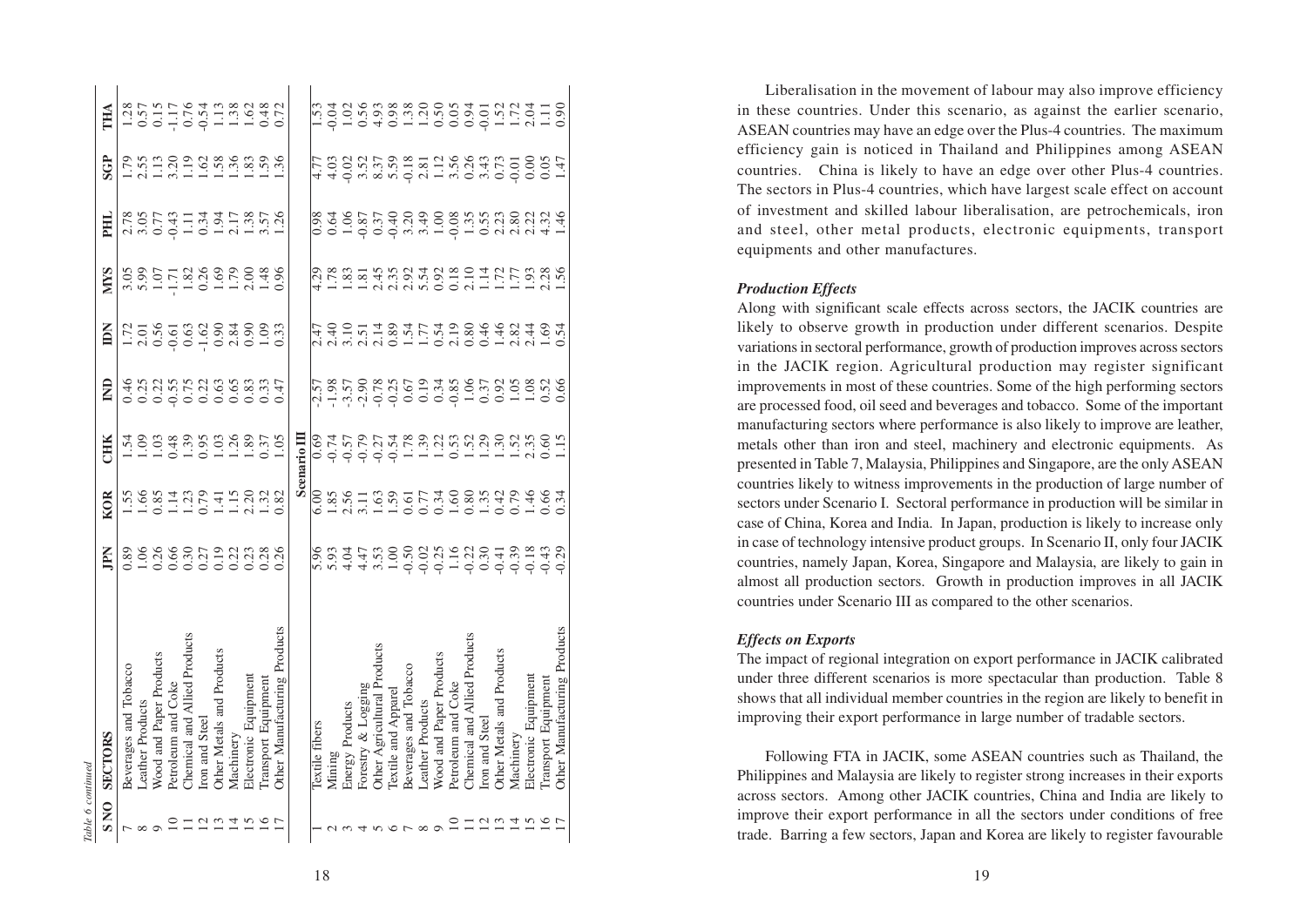|                          |                              |    |            |                       |              |   |             |     |            | (in %)            |
|--------------------------|------------------------------|----|------------|-----------------------|--------------|---|-------------|-----|------------|-------------------|
| <b>SNO</b>               | <b>SECTORS</b>               | EN | <b>KOR</b> | <b>CHIK</b>           | $\mathsf{g}$ | ă | <b>NIVS</b> | PНL | <b>SGP</b> | ÎНД               |
|                          |                              |    |            | Scenario <sup>1</sup> |              |   |             |     |            |                   |
|                          | Rice                         |    |            |                       |              |   |             |     |            |                   |
|                          | <b>Other Cereals</b>         |    |            |                       |              |   |             |     |            |                   |
|                          | Dairy and Meat Products      |    |            |                       |              |   |             |     |            |                   |
|                          | processed food               |    |            |                       |              |   |             |     |            |                   |
|                          | <b>Dil</b> and oil seeds     |    |            |                       |              |   |             |     |            |                   |
|                          | lextile fibers               |    |            |                       |              |   |             |     |            |                   |
|                          | Mining                       |    |            |                       |              |   |             |     |            |                   |
| $\infty$                 | Energy Products              |    |            |                       |              |   |             |     |            |                   |
| $\circ$                  | Forestry & Logging           |    |            |                       |              |   |             |     |            |                   |
|                          | Ther Agricultural Products   |    |            |                       |              |   |             |     |            |                   |
|                          | lextile and Appare           |    |            |                       |              |   |             |     |            |                   |
| $\overline{\mathcal{C}}$ | Beverages and Tobacco        |    |            |                       |              |   |             |     |            |                   |
| 13                       | <b>Leather Products</b>      |    |            |                       |              |   |             |     |            |                   |
| Ξ                        | Wood and Paper Products      |    |            |                       |              |   |             |     |            |                   |
|                          | Petroleum and Coke           |    |            |                       |              |   |             |     |            |                   |
| 1507                     | Chemical and Allied Products |    |            |                       |              |   |             |     |            |                   |
|                          | ron and Steel                |    |            |                       |              |   |             |     |            |                   |
| $\frac{8}{19}$           | Other Metals and Products    |    |            |                       |              |   |             |     |            |                   |
|                          | Machinery                    |    |            |                       |              |   |             |     |            |                   |
|                          | Electronic Equipment         |    |            |                       |              |   |             |     |            |                   |
| $\frac{20}{21}$          | ransport Equipmen            |    |            |                       |              |   |             |     |            |                   |
| 22                       | Other Manufacturing          |    |            |                       |              |   |             |     |            |                   |
|                          | Transport Service            |    |            |                       |              |   |             |     |            |                   |
|                          | Communication                |    |            |                       |              |   |             |     |            |                   |
|                          | inancial Services            |    |            |                       |              |   |             |     |            |                   |
|                          | <b>Other Services</b>        |    |            |                       |              |   |             |     |            |                   |
|                          |                              |    |            |                       |              |   |             |     |            | Table 7 continued |

Table 7: Change in Production **Table 7: Change in Production**

> Table 7 continued *Table 7 continued*

| SNO             | <b>SECTORS</b>               | Ădri                                                                                                | <b>KOR</b> | <b>CHIK</b> | $\mathsf{\hat{z}}$ | Ă | <b>NIVS</b> | HК | <b>SGP</b>                                                                                                                                                                                                                                                                                                                      | THA               |
|-----------------|------------------------------|-----------------------------------------------------------------------------------------------------|------------|-------------|--------------------|---|-------------|----|---------------------------------------------------------------------------------------------------------------------------------------------------------------------------------------------------------------------------------------------------------------------------------------------------------------------------------|-------------------|
|                 |                              |                                                                                                     |            | Scenario II |                    |   |             |    |                                                                                                                                                                                                                                                                                                                                 |                   |
|                 | Rice                         | 0.19                                                                                                |            |             |                    |   |             |    | $\ddot{32}$                                                                                                                                                                                                                                                                                                                     | 4.40              |
|                 | <b>Other Cereals</b>         |                                                                                                     |            |             |                    |   |             |    |                                                                                                                                                                                                                                                                                                                                 |                   |
|                 | Dairy and Meat Products      |                                                                                                     |            |             |                    |   |             |    |                                                                                                                                                                                                                                                                                                                                 |                   |
|                 | Processed food               |                                                                                                     |            |             |                    |   |             |    |                                                                                                                                                                                                                                                                                                                                 |                   |
|                 | Oil and oil seeds            |                                                                                                     |            |             |                    |   |             |    |                                                                                                                                                                                                                                                                                                                                 |                   |
|                 | <b>Textile</b> fibers        | 5<br>5 3 5 5 5 5 6 7 7 8 7 8 7 8 7 8 7 8 7 8 9 8 7 8 7<br>5 6 7 8 7 9 5 6 7 8 8 7 8 9 8 9 8 9 8 7 8 |            |             |                    |   |             |    | $\frac{1}{2}$ , $\frac{3}{2}$ , $\frac{3}{2}$ , $\frac{3}{2}$ , $\frac{5}{2}$ , $\frac{1}{2}$ , $\frac{1}{2}$ , $\frac{3}{2}$ , $\frac{3}{2}$ , $\frac{5}{2}$ , $\frac{1}{2}$ , $\frac{1}{2}$ , $\frac{3}{2}$ , $\frac{3}{2}$ , $\frac{5}{2}$ , $\frac{3}{2}$ , $\frac{3}{2}$ , $\frac{5}{2}$ , $\frac{3}{2}$ , $\frac{3}{2}$ , |                   |
|                 | Mining                       |                                                                                                     |            |             |                    |   |             |    |                                                                                                                                                                                                                                                                                                                                 |                   |
|                 | Energy Products              |                                                                                                     |            |             |                    |   |             |    |                                                                                                                                                                                                                                                                                                                                 |                   |
|                 | Forestry and Logging         |                                                                                                     |            |             |                    |   |             |    |                                                                                                                                                                                                                                                                                                                                 |                   |
|                 | Other Agricultural Products  |                                                                                                     |            |             |                    |   |             |    |                                                                                                                                                                                                                                                                                                                                 |                   |
|                 | Textile and Apparel          |                                                                                                     |            |             |                    |   |             |    |                                                                                                                                                                                                                                                                                                                                 |                   |
| $\overline{c}$  | Beverages and Tobacco        |                                                                                                     |            |             |                    |   |             |    |                                                                                                                                                                                                                                                                                                                                 |                   |
| 13              | <b>Leather Products</b>      |                                                                                                     |            |             |                    |   |             |    |                                                                                                                                                                                                                                                                                                                                 |                   |
| $\overline{1}$  | Wood and Paper Products      |                                                                                                     |            |             |                    |   |             |    |                                                                                                                                                                                                                                                                                                                                 |                   |
| 15              | Petroleum and Coke           |                                                                                                     |            |             |                    |   |             |    |                                                                                                                                                                                                                                                                                                                                 |                   |
| 16              | Chemical and Allied Products |                                                                                                     |            |             |                    |   |             |    |                                                                                                                                                                                                                                                                                                                                 |                   |
| $\overline{1}$  | ron and Steel                |                                                                                                     |            |             |                    |   |             |    |                                                                                                                                                                                                                                                                                                                                 |                   |
| 18              | Other Metals and Products    |                                                                                                     |            |             |                    |   |             |    |                                                                                                                                                                                                                                                                                                                                 |                   |
| $\overline{19}$ | Machinery                    |                                                                                                     |            |             |                    |   |             |    |                                                                                                                                                                                                                                                                                                                                 |                   |
|                 | Electronic Equipment         |                                                                                                     |            |             |                    |   |             |    |                                                                                                                                                                                                                                                                                                                                 |                   |
| នគនន            | Transport Equipmen           |                                                                                                     |            |             |                    |   |             |    |                                                                                                                                                                                                                                                                                                                                 |                   |
|                 | Other Manufacturing Products |                                                                                                     |            |             |                    |   |             |    |                                                                                                                                                                                                                                                                                                                                 |                   |
|                 | Transport Services           |                                                                                                     |            |             |                    |   |             |    |                                                                                                                                                                                                                                                                                                                                 |                   |
|                 | Communication                | 0.14                                                                                                |            |             |                    |   |             |    |                                                                                                                                                                                                                                                                                                                                 |                   |
|                 | Financial Services           |                                                                                                     |            |             |                    |   |             |    |                                                                                                                                                                                                                                                                                                                                 |                   |
| 26              | <b>Other Services</b>        | 0.22                                                                                                |            | 0.82        |                    |   | 0.4         |    | 0.67                                                                                                                                                                                                                                                                                                                            |                   |
|                 |                              |                                                                                                     |            |             |                    |   |             |    |                                                                                                                                                                                                                                                                                                                                 | Table 7 continued |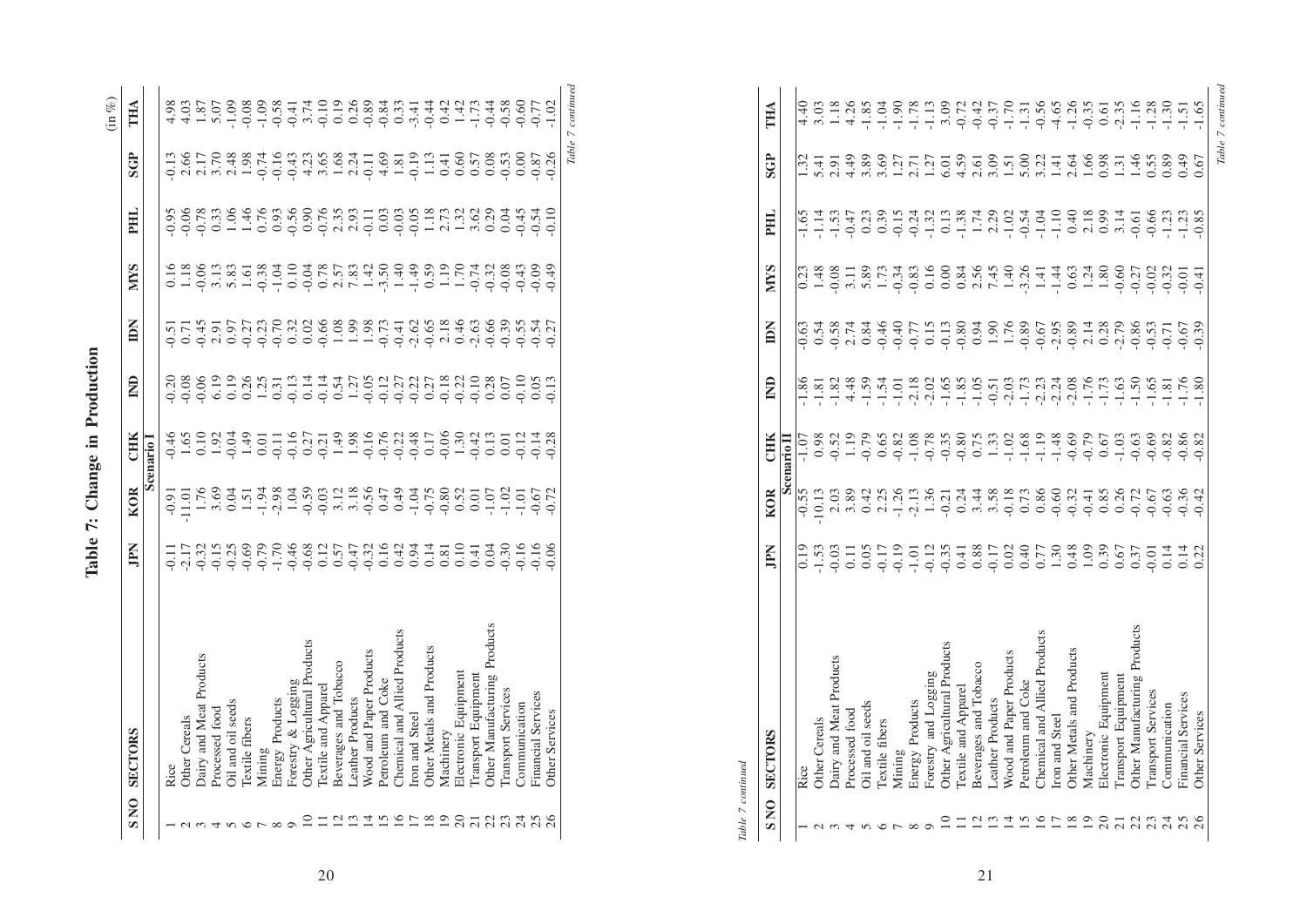| Ξ |  |
|---|--|
| t |  |
| š |  |

| <b>SNO</b> | <b>SECTORS</b>                 | IPN                                  | <b>KOR</b>                 | CHK         | $\widehat{\mathsf{z}}$ | ă              | <b>NIVS</b>   | FН | <b>SGP</b>                                                                                                                                                                                                                          | THA                                                            |
|------------|--------------------------------|--------------------------------------|----------------------------|-------------|------------------------|----------------|---------------|----|-------------------------------------------------------------------------------------------------------------------------------------------------------------------------------------------------------------------------------------|----------------------------------------------------------------|
|            |                                |                                      |                            | Scenario II |                        |                |               |    |                                                                                                                                                                                                                                     |                                                                |
|            | Rice                           | $\frac{1}{2}$                        |                            |             |                        | $\overline{8}$ | $\frac{8}{6}$ |    |                                                                                                                                                                                                                                     |                                                                |
|            | <b>Other Cereals</b>           |                                      | 6.64                       |             |                        | $\ddot{5}$     |               |    |                                                                                                                                                                                                                                     | 5.85                                                           |
|            | Dairy and Meat Products        | $\frac{81}{20}$                      |                            |             |                        | $\overline{9}$ | $-57$         |    | $\frac{72}{5.57}$                                                                                                                                                                                                                   | 3.01                                                           |
|            | Processed food                 |                                      |                            |             |                        |                |               |    |                                                                                                                                                                                                                                     |                                                                |
|            | Oil and oil seeds              |                                      | 3.66<br>5.13<br>6.48       |             |                        |                |               |    |                                                                                                                                                                                                                                     |                                                                |
|            | <b>Textile</b> fibers          | $1.11$<br>$1.47$<br>$5.29$           |                            |             |                        |                |               |    |                                                                                                                                                                                                                                     |                                                                |
|            | Mining                         | 5.22                                 | 1.88                       |             |                        |                |               |    | concerto con contro con contro contro contro con contro con contro con contro con<br>Concerto con contro contro con contro con contro con contro con contro con contro con contro con contro contro<br>Contro con contro con contro | $5.82$<br>$0.168$<br>$0.051$<br>$0.1548$<br>$0.88$<br>$0.0538$ |
|            | Energy Products                | 6.05                                 | 3.56                       |             |                        |                |               |    |                                                                                                                                                                                                                                     |                                                                |
|            | Forestry & Logging             |                                      |                            |             |                        |                |               |    |                                                                                                                                                                                                                                     |                                                                |
|            | Other Agricultural Products    | $4.54$<br>$4.16$<br>$4.16$<br>$5.80$ | $3.17$<br>$1.47$<br>$1.88$ |             |                        |                |               |    |                                                                                                                                                                                                                                     |                                                                |
|            | lextile and Apparel            |                                      |                            |             |                        |                |               |    |                                                                                                                                                                                                                                     |                                                                |
|            | Beverages and Tobacco          |                                      | 5.64                       |             |                        |                |               |    |                                                                                                                                                                                                                                     |                                                                |
|            | <b>Leather Products</b>        |                                      |                            |             |                        |                |               |    |                                                                                                                                                                                                                                     |                                                                |
|            | <b>Nood and Paper Products</b> | 4.59<br>4.88                         |                            |             |                        |                |               |    |                                                                                                                                                                                                                                     |                                                                |
|            | Petroleum and Coke             |                                      |                            |             |                        |                |               |    |                                                                                                                                                                                                                                     |                                                                |
|            | Chemical and Allied Products   | $\frac{358}{1000}$                   |                            |             |                        |                |               |    |                                                                                                                                                                                                                                     |                                                                |
|            | ron and Steel                  |                                      |                            |             |                        |                |               |    |                                                                                                                                                                                                                                     |                                                                |
|            | Other Metals and Products      |                                      |                            |             |                        |                |               |    |                                                                                                                                                                                                                                     |                                                                |
|            | Machinery                      |                                      |                            |             |                        |                |               |    |                                                                                                                                                                                                                                     |                                                                |
|            | Electronic Equipment           |                                      |                            |             |                        |                |               |    |                                                                                                                                                                                                                                     |                                                                |
|            | Transport Equipment            |                                      |                            |             |                        |                |               |    |                                                                                                                                                                                                                                     |                                                                |
|            | Other Manufacturing Products   | $\frac{61}{4}$ . 50<br>$\div$ 50     | $2.04$<br>1.40             |             |                        |                |               |    |                                                                                                                                                                                                                                     |                                                                |
|            | Transport Services             |                                      | $1.57$<br>$1.37$<br>$1.77$ |             |                        |                |               |    |                                                                                                                                                                                                                                     |                                                                |
|            | Communication                  |                                      |                            |             |                        |                |               |    |                                                                                                                                                                                                                                     |                                                                |
|            | Financial Services             | $66940$<br>$4444$                    |                            |             |                        |                |               |    | 2.39<br>2.39<br>2.73                                                                                                                                                                                                                | 33<br>0.43<br>0.0                                              |
|            | Other Services                 |                                      | 43                         |             |                        |                |               |    |                                                                                                                                                                                                                                     |                                                                |

| <b>SGP</b><br>6.4<br>5.32<br>4.95<br>4.59<br>5.48<br>4.10<br>7.35<br>2.2<br>$-0.95$<br>8.38<br>2.38<br>3.07<br>1.22<br>5.42<br>1.79<br>3.06<br>5.63<br>5.41<br>4.02<br>2.44<br>3.75<br>$2.82$<br>$2.89$<br>3.39<br>2.73<br>9.52<br>6.52<br>7.94<br>2.12<br>$-4.17$<br>2.54<br>1.14<br>0.6<br>0.79<br>$\ddot{5}$<br>3.27<br>$-0.31$<br>$-0.88$<br>0.74<br>17.48<br>4.03<br>3.15<br>4.69<br>4.68<br>$-0.68$<br>$-0.15$<br>$-0.89$<br>0.89<br>3.60<br>$-0.75$<br>$-0.40$<br>11.02<br>2.95<br>0.96<br>2.63<br>3.05<br>4.02<br>3.59<br>9.63<br>3.52<br>2.64<br>1.67<br>PHL<br>9.94<br>6.82<br>9.28<br>2.41<br>2.51<br>2.61<br>$-0.31$<br>$-1.01$<br>2.44<br>2.01<br>$-0.51$<br>3.71<br><b>NIVS</b><br>3.10<br>$0.22$<br>$2.38$<br>$2.68$<br>$1.34$<br>$1.72$<br>$1.38$<br>0.5<br>7.46<br>4.98<br>8.42<br>3.96<br>3.4<br>2.06<br>$4.24$<br>7.85<br>3.19<br>$-1.03$<br>0.95<br>1.6<br>0.55<br>3.65<br>$1.7\,$<br>2.39<br>3.11<br>0.64<br>5.57<br>9.84<br>4.22<br>$0.11\,$<br>14.61<br>2.97<br>1.41<br>7.71<br>8.91<br>1.71<br>Ă<br>2.19<br>$\begin{array}{c} 2.14 \\ 1.87 \\ 1.93 \\ 1.84 \\ 1.84 \\ 4.27 \end{array}$<br>$2.66$<br>$-0.45$<br>16.39<br>1.56<br>$2.05$<br>3.98<br>3.2<br>$\frac{3}{3}$ , $\frac{3}{4}$ , $\frac{3}{4}$<br>$2.12$<br>1.66<br>1.58<br>0.22<br>3.04<br>$1.27$<br>2.44<br>1.79<br>5.95<br>2.02<br>1.73<br>2.07<br>2.11<br>9.14<br>5.01<br>$-0.51$<br>4.81<br>2.71<br>2.71<br>4.21<br>8.91<br>Table 8: Change in Exports<br>$\mathbf{E}$<br>1.5<br>2.5<br>$-3.19$<br>$-3.59$<br>$-2.75$<br>8.68<br>$4.06$<br>2.35<br>4.48<br>3.65<br>2.34<br>2.24<br>2.14<br>3.72<br>2.82<br>1.89<br>$-3.44$<br>$-2.97$<br>$-3.03$<br>$-2.62$<br>$-2.79$<br>$-2.93$<br>$-2.83$<br>9.59<br>4.13<br>2.83<br>$-2.07$<br>$-1.54$<br>$-2.87$<br>$-2.93$<br>2.17<br>2.33<br>2.93<br>0.93<br>12.61<br>7.21<br><b>CHK</b><br>13.42<br>8.38<br>5.59<br>3.12<br>3.05<br>3.26<br>$0.74$<br>1.41<br>0.99<br>$-1.45$<br>$-1.23$<br>$-1.65$<br>$-0.69$<br>$-0.82$<br>$-0.92$<br>$-0.49$<br>$-0.58$<br>$-0.74$<br>10.03<br>16.2<br>4.26<br>2.76<br>27.02<br>14.07<br>19.52<br>12.04<br>2.51<br>3.13<br>2.78<br>2.23<br>2.77<br>2.01<br>7.61<br>0.71<br>2.61<br>Scenario <sub>1</sub><br>KOR<br>6.79<br>3.54<br>29.63<br>1.34<br>4.42<br>1.26<br>2.45<br>$1.75$<br>$2.34$<br>$1.46$<br>$2.71$<br>1.40<br>21.83<br>6.42<br>$-0.52$<br>$-2.64$<br>10.35<br>6.12<br>6.27<br>4.02<br>4.58<br>0.69<br>5.64<br>6.23<br>2.27<br>2.97<br>2.04<br>1.43<br>7.32<br>3.77<br>1.61<br>1.37<br>1.77<br>1.47<br>1.04<br>$\overline{2.1}$<br>9.61<br>EN<br>4.66<br>$-0.7$<br>0.62<br>5.5<br>7.55<br>8.35<br>5.4<br>12.09<br>6.25<br>1.58<br>3.18<br>4.6<br>1.13<br>$5.\overline{3}0$<br>$4.\overline{3}0$<br>$4.\overline{3}0$<br>4.03<br>$5.37$<br>$5.37$<br>$5.37$<br>$5.37$<br>$4.51$<br>$4.73$<br>$4.90$<br>4.35<br>4.54<br>4.36<br>6.57<br>3.23<br>$-0.13$<br>5.03<br>6.48<br>$\overline{5}$ .<br>3.55<br>1.95<br>0.6<br>2.52<br>Other Manufacturing Products<br>Chemical and Allied Products<br>Chemical and Allied Products<br>Other Agricultural Products<br>Other Metals and Products<br>Other Metals and Products<br>Wood and Paper Products<br>Wood and Paper Products<br>Dairy and Meat Products<br>Beverages and Tobacco<br>Electronic Equipment<br>Electronic Equipment<br>Transport Equipment<br>Transport Equipment<br>Petroleum and Coke<br>Forestry & Logging<br>Petroleum and Coke<br>Textile and Apparel<br>Transport Services<br>Financial Services<br><b>Leather Products</b><br><b>Leather Products</b><br>Energy Products<br>Oil and oil seeds<br>Communication<br>Processed food<br>Other Services<br>Iron and Steel<br>Iron and Steel<br>Other Cereals<br>Textile fibers<br>SNO SECTORS<br>Machinery<br>Machinery<br>Mining<br>Rice<br>16<br>19<br>$\frac{20}{21}$<br>10<br>$\overline{\mathcal{C}}$<br>13<br>$\overline{14}$<br>15<br>17<br>18<br>$20\,$<br>$\overline{c}$<br>$\geq$<br>$\frac{8}{18}$<br>19<br>23458<br>22<br><u>ದ ದ</u><br>크<br>$\overline{21}$<br>$\circ$<br>$\circ$<br>$\infty$<br>$U = U$<br>$\overline{a}$<br>22 |                              |  |  |  |  | $(in \%)$<br>$-1.15$<br>THA<br>$-0.23$<br>$-0.05$<br>0.93<br>$-3.50$<br>$\begin{array}{c} 0.14 \\ 0.73 \\ 1.52 \end{array}$<br>0.37<br>0.23<br>0.32<br>0.43<br>$-0.03$<br>1.07<br>1.07 |
|---------------------------------------------------------------------------------------------------------------------------------------------------------------------------------------------------------------------------------------------------------------------------------------------------------------------------------------------------------------------------------------------------------------------------------------------------------------------------------------------------------------------------------------------------------------------------------------------------------------------------------------------------------------------------------------------------------------------------------------------------------------------------------------------------------------------------------------------------------------------------------------------------------------------------------------------------------------------------------------------------------------------------------------------------------------------------------------------------------------------------------------------------------------------------------------------------------------------------------------------------------------------------------------------------------------------------------------------------------------------------------------------------------------------------------------------------------------------------------------------------------------------------------------------------------------------------------------------------------------------------------------------------------------------------------------------------------------------------------------------------------------------------------------------------------------------------------------------------------------------------------------------------------------------------------------------------------------------------------------------------------------------------------------------------------------------------------------------------------------------------------------------------------------------------------------------------------------------------------------------------------------------------------------------------------------------------------------------------------------------------------------------------------------------------------------------------------------------------------------------------------------------------------------------------------------------------------------------------------------------------------------------------------------------------------------------------------------------------------------------------------------------------------------------------------------------------------------------------------------------------------------------------------------------------------------------------------------------------------------------------------------------------------------------------------------------------------------------------------------------------------------------------------------------------------------------------------------------------------------------------------------------------------------------------------------------------------------------------------------------------------------------------------------------------------------------------------------------------------------------------------------------------------------------------------------------------------------------------------------------------------------------------------------------------------------------------------------------------------------------------------------------------------------------------------------------------------------------------------------------------------------------------------------------------------------------------------------------------------------------------------------------------------------|------------------------------|--|--|--|--|----------------------------------------------------------------------------------------------------------------------------------------------------------------------------------------|
|                                                                                                                                                                                                                                                                                                                                                                                                                                                                                                                                                                                                                                                                                                                                                                                                                                                                                                                                                                                                                                                                                                                                                                                                                                                                                                                                                                                                                                                                                                                                                                                                                                                                                                                                                                                                                                                                                                                                                                                                                                                                                                                                                                                                                                                                                                                                                                                                                                                                                                                                                                                                                                                                                                                                                                                                                                                                                                                                                                                                                                                                                                                                                                                                                                                                                                                                                                                                                                                                                                                                                                                                                                                                                                                                                                                                                                                                                                                                                                                                                                       |                              |  |  |  |  |                                                                                                                                                                                        |
|                                                                                                                                                                                                                                                                                                                                                                                                                                                                                                                                                                                                                                                                                                                                                                                                                                                                                                                                                                                                                                                                                                                                                                                                                                                                                                                                                                                                                                                                                                                                                                                                                                                                                                                                                                                                                                                                                                                                                                                                                                                                                                                                                                                                                                                                                                                                                                                                                                                                                                                                                                                                                                                                                                                                                                                                                                                                                                                                                                                                                                                                                                                                                                                                                                                                                                                                                                                                                                                                                                                                                                                                                                                                                                                                                                                                                                                                                                                                                                                                                                       |                              |  |  |  |  |                                                                                                                                                                                        |
|                                                                                                                                                                                                                                                                                                                                                                                                                                                                                                                                                                                                                                                                                                                                                                                                                                                                                                                                                                                                                                                                                                                                                                                                                                                                                                                                                                                                                                                                                                                                                                                                                                                                                                                                                                                                                                                                                                                                                                                                                                                                                                                                                                                                                                                                                                                                                                                                                                                                                                                                                                                                                                                                                                                                                                                                                                                                                                                                                                                                                                                                                                                                                                                                                                                                                                                                                                                                                                                                                                                                                                                                                                                                                                                                                                                                                                                                                                                                                                                                                                       |                              |  |  |  |  |                                                                                                                                                                                        |
|                                                                                                                                                                                                                                                                                                                                                                                                                                                                                                                                                                                                                                                                                                                                                                                                                                                                                                                                                                                                                                                                                                                                                                                                                                                                                                                                                                                                                                                                                                                                                                                                                                                                                                                                                                                                                                                                                                                                                                                                                                                                                                                                                                                                                                                                                                                                                                                                                                                                                                                                                                                                                                                                                                                                                                                                                                                                                                                                                                                                                                                                                                                                                                                                                                                                                                                                                                                                                                                                                                                                                                                                                                                                                                                                                                                                                                                                                                                                                                                                                                       |                              |  |  |  |  |                                                                                                                                                                                        |
|                                                                                                                                                                                                                                                                                                                                                                                                                                                                                                                                                                                                                                                                                                                                                                                                                                                                                                                                                                                                                                                                                                                                                                                                                                                                                                                                                                                                                                                                                                                                                                                                                                                                                                                                                                                                                                                                                                                                                                                                                                                                                                                                                                                                                                                                                                                                                                                                                                                                                                                                                                                                                                                                                                                                                                                                                                                                                                                                                                                                                                                                                                                                                                                                                                                                                                                                                                                                                                                                                                                                                                                                                                                                                                                                                                                                                                                                                                                                                                                                                                       |                              |  |  |  |  |                                                                                                                                                                                        |
|                                                                                                                                                                                                                                                                                                                                                                                                                                                                                                                                                                                                                                                                                                                                                                                                                                                                                                                                                                                                                                                                                                                                                                                                                                                                                                                                                                                                                                                                                                                                                                                                                                                                                                                                                                                                                                                                                                                                                                                                                                                                                                                                                                                                                                                                                                                                                                                                                                                                                                                                                                                                                                                                                                                                                                                                                                                                                                                                                                                                                                                                                                                                                                                                                                                                                                                                                                                                                                                                                                                                                                                                                                                                                                                                                                                                                                                                                                                                                                                                                                       |                              |  |  |  |  |                                                                                                                                                                                        |
|                                                                                                                                                                                                                                                                                                                                                                                                                                                                                                                                                                                                                                                                                                                                                                                                                                                                                                                                                                                                                                                                                                                                                                                                                                                                                                                                                                                                                                                                                                                                                                                                                                                                                                                                                                                                                                                                                                                                                                                                                                                                                                                                                                                                                                                                                                                                                                                                                                                                                                                                                                                                                                                                                                                                                                                                                                                                                                                                                                                                                                                                                                                                                                                                                                                                                                                                                                                                                                                                                                                                                                                                                                                                                                                                                                                                                                                                                                                                                                                                                                       |                              |  |  |  |  |                                                                                                                                                                                        |
|                                                                                                                                                                                                                                                                                                                                                                                                                                                                                                                                                                                                                                                                                                                                                                                                                                                                                                                                                                                                                                                                                                                                                                                                                                                                                                                                                                                                                                                                                                                                                                                                                                                                                                                                                                                                                                                                                                                                                                                                                                                                                                                                                                                                                                                                                                                                                                                                                                                                                                                                                                                                                                                                                                                                                                                                                                                                                                                                                                                                                                                                                                                                                                                                                                                                                                                                                                                                                                                                                                                                                                                                                                                                                                                                                                                                                                                                                                                                                                                                                                       |                              |  |  |  |  |                                                                                                                                                                                        |
|                                                                                                                                                                                                                                                                                                                                                                                                                                                                                                                                                                                                                                                                                                                                                                                                                                                                                                                                                                                                                                                                                                                                                                                                                                                                                                                                                                                                                                                                                                                                                                                                                                                                                                                                                                                                                                                                                                                                                                                                                                                                                                                                                                                                                                                                                                                                                                                                                                                                                                                                                                                                                                                                                                                                                                                                                                                                                                                                                                                                                                                                                                                                                                                                                                                                                                                                                                                                                                                                                                                                                                                                                                                                                                                                                                                                                                                                                                                                                                                                                                       |                              |  |  |  |  |                                                                                                                                                                                        |
|                                                                                                                                                                                                                                                                                                                                                                                                                                                                                                                                                                                                                                                                                                                                                                                                                                                                                                                                                                                                                                                                                                                                                                                                                                                                                                                                                                                                                                                                                                                                                                                                                                                                                                                                                                                                                                                                                                                                                                                                                                                                                                                                                                                                                                                                                                                                                                                                                                                                                                                                                                                                                                                                                                                                                                                                                                                                                                                                                                                                                                                                                                                                                                                                                                                                                                                                                                                                                                                                                                                                                                                                                                                                                                                                                                                                                                                                                                                                                                                                                                       |                              |  |  |  |  |                                                                                                                                                                                        |
|                                                                                                                                                                                                                                                                                                                                                                                                                                                                                                                                                                                                                                                                                                                                                                                                                                                                                                                                                                                                                                                                                                                                                                                                                                                                                                                                                                                                                                                                                                                                                                                                                                                                                                                                                                                                                                                                                                                                                                                                                                                                                                                                                                                                                                                                                                                                                                                                                                                                                                                                                                                                                                                                                                                                                                                                                                                                                                                                                                                                                                                                                                                                                                                                                                                                                                                                                                                                                                                                                                                                                                                                                                                                                                                                                                                                                                                                                                                                                                                                                                       |                              |  |  |  |  |                                                                                                                                                                                        |
|                                                                                                                                                                                                                                                                                                                                                                                                                                                                                                                                                                                                                                                                                                                                                                                                                                                                                                                                                                                                                                                                                                                                                                                                                                                                                                                                                                                                                                                                                                                                                                                                                                                                                                                                                                                                                                                                                                                                                                                                                                                                                                                                                                                                                                                                                                                                                                                                                                                                                                                                                                                                                                                                                                                                                                                                                                                                                                                                                                                                                                                                                                                                                                                                                                                                                                                                                                                                                                                                                                                                                                                                                                                                                                                                                                                                                                                                                                                                                                                                                                       |                              |  |  |  |  |                                                                                                                                                                                        |
|                                                                                                                                                                                                                                                                                                                                                                                                                                                                                                                                                                                                                                                                                                                                                                                                                                                                                                                                                                                                                                                                                                                                                                                                                                                                                                                                                                                                                                                                                                                                                                                                                                                                                                                                                                                                                                                                                                                                                                                                                                                                                                                                                                                                                                                                                                                                                                                                                                                                                                                                                                                                                                                                                                                                                                                                                                                                                                                                                                                                                                                                                                                                                                                                                                                                                                                                                                                                                                                                                                                                                                                                                                                                                                                                                                                                                                                                                                                                                                                                                                       |                              |  |  |  |  |                                                                                                                                                                                        |
|                                                                                                                                                                                                                                                                                                                                                                                                                                                                                                                                                                                                                                                                                                                                                                                                                                                                                                                                                                                                                                                                                                                                                                                                                                                                                                                                                                                                                                                                                                                                                                                                                                                                                                                                                                                                                                                                                                                                                                                                                                                                                                                                                                                                                                                                                                                                                                                                                                                                                                                                                                                                                                                                                                                                                                                                                                                                                                                                                                                                                                                                                                                                                                                                                                                                                                                                                                                                                                                                                                                                                                                                                                                                                                                                                                                                                                                                                                                                                                                                                                       |                              |  |  |  |  |                                                                                                                                                                                        |
| 23                                                                                                                                                                                                                                                                                                                                                                                                                                                                                                                                                                                                                                                                                                                                                                                                                                                                                                                                                                                                                                                                                                                                                                                                                                                                                                                                                                                                                                                                                                                                                                                                                                                                                                                                                                                                                                                                                                                                                                                                                                                                                                                                                                                                                                                                                                                                                                                                                                                                                                                                                                                                                                                                                                                                                                                                                                                                                                                                                                                                                                                                                                                                                                                                                                                                                                                                                                                                                                                                                                                                                                                                                                                                                                                                                                                                                                                                                                                                                                                                                                    |                              |  |  |  |  |                                                                                                                                                                                        |
|                                                                                                                                                                                                                                                                                                                                                                                                                                                                                                                                                                                                                                                                                                                                                                                                                                                                                                                                                                                                                                                                                                                                                                                                                                                                                                                                                                                                                                                                                                                                                                                                                                                                                                                                                                                                                                                                                                                                                                                                                                                                                                                                                                                                                                                                                                                                                                                                                                                                                                                                                                                                                                                                                                                                                                                                                                                                                                                                                                                                                                                                                                                                                                                                                                                                                                                                                                                                                                                                                                                                                                                                                                                                                                                                                                                                                                                                                                                                                                                                                                       |                              |  |  |  |  |                                                                                                                                                                                        |
|                                                                                                                                                                                                                                                                                                                                                                                                                                                                                                                                                                                                                                                                                                                                                                                                                                                                                                                                                                                                                                                                                                                                                                                                                                                                                                                                                                                                                                                                                                                                                                                                                                                                                                                                                                                                                                                                                                                                                                                                                                                                                                                                                                                                                                                                                                                                                                                                                                                                                                                                                                                                                                                                                                                                                                                                                                                                                                                                                                                                                                                                                                                                                                                                                                                                                                                                                                                                                                                                                                                                                                                                                                                                                                                                                                                                                                                                                                                                                                                                                                       |                              |  |  |  |  |                                                                                                                                                                                        |
|                                                                                                                                                                                                                                                                                                                                                                                                                                                                                                                                                                                                                                                                                                                                                                                                                                                                                                                                                                                                                                                                                                                                                                                                                                                                                                                                                                                                                                                                                                                                                                                                                                                                                                                                                                                                                                                                                                                                                                                                                                                                                                                                                                                                                                                                                                                                                                                                                                                                                                                                                                                                                                                                                                                                                                                                                                                                                                                                                                                                                                                                                                                                                                                                                                                                                                                                                                                                                                                                                                                                                                                                                                                                                                                                                                                                                                                                                                                                                                                                                                       |                              |  |  |  |  |                                                                                                                                                                                        |
|                                                                                                                                                                                                                                                                                                                                                                                                                                                                                                                                                                                                                                                                                                                                                                                                                                                                                                                                                                                                                                                                                                                                                                                                                                                                                                                                                                                                                                                                                                                                                                                                                                                                                                                                                                                                                                                                                                                                                                                                                                                                                                                                                                                                                                                                                                                                                                                                                                                                                                                                                                                                                                                                                                                                                                                                                                                                                                                                                                                                                                                                                                                                                                                                                                                                                                                                                                                                                                                                                                                                                                                                                                                                                                                                                                                                                                                                                                                                                                                                                                       |                              |  |  |  |  |                                                                                                                                                                                        |
|                                                                                                                                                                                                                                                                                                                                                                                                                                                                                                                                                                                                                                                                                                                                                                                                                                                                                                                                                                                                                                                                                                                                                                                                                                                                                                                                                                                                                                                                                                                                                                                                                                                                                                                                                                                                                                                                                                                                                                                                                                                                                                                                                                                                                                                                                                                                                                                                                                                                                                                                                                                                                                                                                                                                                                                                                                                                                                                                                                                                                                                                                                                                                                                                                                                                                                                                                                                                                                                                                                                                                                                                                                                                                                                                                                                                                                                                                                                                                                                                                                       |                              |  |  |  |  |                                                                                                                                                                                        |
|                                                                                                                                                                                                                                                                                                                                                                                                                                                                                                                                                                                                                                                                                                                                                                                                                                                                                                                                                                                                                                                                                                                                                                                                                                                                                                                                                                                                                                                                                                                                                                                                                                                                                                                                                                                                                                                                                                                                                                                                                                                                                                                                                                                                                                                                                                                                                                                                                                                                                                                                                                                                                                                                                                                                                                                                                                                                                                                                                                                                                                                                                                                                                                                                                                                                                                                                                                                                                                                                                                                                                                                                                                                                                                                                                                                                                                                                                                                                                                                                                                       |                              |  |  |  |  |                                                                                                                                                                                        |
|                                                                                                                                                                                                                                                                                                                                                                                                                                                                                                                                                                                                                                                                                                                                                                                                                                                                                                                                                                                                                                                                                                                                                                                                                                                                                                                                                                                                                                                                                                                                                                                                                                                                                                                                                                                                                                                                                                                                                                                                                                                                                                                                                                                                                                                                                                                                                                                                                                                                                                                                                                                                                                                                                                                                                                                                                                                                                                                                                                                                                                                                                                                                                                                                                                                                                                                                                                                                                                                                                                                                                                                                                                                                                                                                                                                                                                                                                                                                                                                                                                       |                              |  |  |  |  |                                                                                                                                                                                        |
|                                                                                                                                                                                                                                                                                                                                                                                                                                                                                                                                                                                                                                                                                                                                                                                                                                                                                                                                                                                                                                                                                                                                                                                                                                                                                                                                                                                                                                                                                                                                                                                                                                                                                                                                                                                                                                                                                                                                                                                                                                                                                                                                                                                                                                                                                                                                                                                                                                                                                                                                                                                                                                                                                                                                                                                                                                                                                                                                                                                                                                                                                                                                                                                                                                                                                                                                                                                                                                                                                                                                                                                                                                                                                                                                                                                                                                                                                                                                                                                                                                       |                              |  |  |  |  |                                                                                                                                                                                        |
|                                                                                                                                                                                                                                                                                                                                                                                                                                                                                                                                                                                                                                                                                                                                                                                                                                                                                                                                                                                                                                                                                                                                                                                                                                                                                                                                                                                                                                                                                                                                                                                                                                                                                                                                                                                                                                                                                                                                                                                                                                                                                                                                                                                                                                                                                                                                                                                                                                                                                                                                                                                                                                                                                                                                                                                                                                                                                                                                                                                                                                                                                                                                                                                                                                                                                                                                                                                                                                                                                                                                                                                                                                                                                                                                                                                                                                                                                                                                                                                                                                       |                              |  |  |  |  | 16.82                                                                                                                                                                                  |
|                                                                                                                                                                                                                                                                                                                                                                                                                                                                                                                                                                                                                                                                                                                                                                                                                                                                                                                                                                                                                                                                                                                                                                                                                                                                                                                                                                                                                                                                                                                                                                                                                                                                                                                                                                                                                                                                                                                                                                                                                                                                                                                                                                                                                                                                                                                                                                                                                                                                                                                                                                                                                                                                                                                                                                                                                                                                                                                                                                                                                                                                                                                                                                                                                                                                                                                                                                                                                                                                                                                                                                                                                                                                                                                                                                                                                                                                                                                                                                                                                                       |                              |  |  |  |  | 7.05                                                                                                                                                                                   |
|                                                                                                                                                                                                                                                                                                                                                                                                                                                                                                                                                                                                                                                                                                                                                                                                                                                                                                                                                                                                                                                                                                                                                                                                                                                                                                                                                                                                                                                                                                                                                                                                                                                                                                                                                                                                                                                                                                                                                                                                                                                                                                                                                                                                                                                                                                                                                                                                                                                                                                                                                                                                                                                                                                                                                                                                                                                                                                                                                                                                                                                                                                                                                                                                                                                                                                                                                                                                                                                                                                                                                                                                                                                                                                                                                                                                                                                                                                                                                                                                                                       |                              |  |  |  |  | 21.09                                                                                                                                                                                  |
|                                                                                                                                                                                                                                                                                                                                                                                                                                                                                                                                                                                                                                                                                                                                                                                                                                                                                                                                                                                                                                                                                                                                                                                                                                                                                                                                                                                                                                                                                                                                                                                                                                                                                                                                                                                                                                                                                                                                                                                                                                                                                                                                                                                                                                                                                                                                                                                                                                                                                                                                                                                                                                                                                                                                                                                                                                                                                                                                                                                                                                                                                                                                                                                                                                                                                                                                                                                                                                                                                                                                                                                                                                                                                                                                                                                                                                                                                                                                                                                                                                       |                              |  |  |  |  | 11.25                                                                                                                                                                                  |
|                                                                                                                                                                                                                                                                                                                                                                                                                                                                                                                                                                                                                                                                                                                                                                                                                                                                                                                                                                                                                                                                                                                                                                                                                                                                                                                                                                                                                                                                                                                                                                                                                                                                                                                                                                                                                                                                                                                                                                                                                                                                                                                                                                                                                                                                                                                                                                                                                                                                                                                                                                                                                                                                                                                                                                                                                                                                                                                                                                                                                                                                                                                                                                                                                                                                                                                                                                                                                                                                                                                                                                                                                                                                                                                                                                                                                                                                                                                                                                                                                                       |                              |  |  |  |  | 9.88                                                                                                                                                                                   |
|                                                                                                                                                                                                                                                                                                                                                                                                                                                                                                                                                                                                                                                                                                                                                                                                                                                                                                                                                                                                                                                                                                                                                                                                                                                                                                                                                                                                                                                                                                                                                                                                                                                                                                                                                                                                                                                                                                                                                                                                                                                                                                                                                                                                                                                                                                                                                                                                                                                                                                                                                                                                                                                                                                                                                                                                                                                                                                                                                                                                                                                                                                                                                                                                                                                                                                                                                                                                                                                                                                                                                                                                                                                                                                                                                                                                                                                                                                                                                                                                                                       |                              |  |  |  |  | 7.22                                                                                                                                                                                   |
|                                                                                                                                                                                                                                                                                                                                                                                                                                                                                                                                                                                                                                                                                                                                                                                                                                                                                                                                                                                                                                                                                                                                                                                                                                                                                                                                                                                                                                                                                                                                                                                                                                                                                                                                                                                                                                                                                                                                                                                                                                                                                                                                                                                                                                                                                                                                                                                                                                                                                                                                                                                                                                                                                                                                                                                                                                                                                                                                                                                                                                                                                                                                                                                                                                                                                                                                                                                                                                                                                                                                                                                                                                                                                                                                                                                                                                                                                                                                                                                                                                       |                              |  |  |  |  | 1.03                                                                                                                                                                                   |
|                                                                                                                                                                                                                                                                                                                                                                                                                                                                                                                                                                                                                                                                                                                                                                                                                                                                                                                                                                                                                                                                                                                                                                                                                                                                                                                                                                                                                                                                                                                                                                                                                                                                                                                                                                                                                                                                                                                                                                                                                                                                                                                                                                                                                                                                                                                                                                                                                                                                                                                                                                                                                                                                                                                                                                                                                                                                                                                                                                                                                                                                                                                                                                                                                                                                                                                                                                                                                                                                                                                                                                                                                                                                                                                                                                                                                                                                                                                                                                                                                                       |                              |  |  |  |  | 2.65                                                                                                                                                                                   |
|                                                                                                                                                                                                                                                                                                                                                                                                                                                                                                                                                                                                                                                                                                                                                                                                                                                                                                                                                                                                                                                                                                                                                                                                                                                                                                                                                                                                                                                                                                                                                                                                                                                                                                                                                                                                                                                                                                                                                                                                                                                                                                                                                                                                                                                                                                                                                                                                                                                                                                                                                                                                                                                                                                                                                                                                                                                                                                                                                                                                                                                                                                                                                                                                                                                                                                                                                                                                                                                                                                                                                                                                                                                                                                                                                                                                                                                                                                                                                                                                                                       |                              |  |  |  |  | $1.57$                                                                                                                                                                                 |
|                                                                                                                                                                                                                                                                                                                                                                                                                                                                                                                                                                                                                                                                                                                                                                                                                                                                                                                                                                                                                                                                                                                                                                                                                                                                                                                                                                                                                                                                                                                                                                                                                                                                                                                                                                                                                                                                                                                                                                                                                                                                                                                                                                                                                                                                                                                                                                                                                                                                                                                                                                                                                                                                                                                                                                                                                                                                                                                                                                                                                                                                                                                                                                                                                                                                                                                                                                                                                                                                                                                                                                                                                                                                                                                                                                                                                                                                                                                                                                                                                                       |                              |  |  |  |  | 13.91                                                                                                                                                                                  |
|                                                                                                                                                                                                                                                                                                                                                                                                                                                                                                                                                                                                                                                                                                                                                                                                                                                                                                                                                                                                                                                                                                                                                                                                                                                                                                                                                                                                                                                                                                                                                                                                                                                                                                                                                                                                                                                                                                                                                                                                                                                                                                                                                                                                                                                                                                                                                                                                                                                                                                                                                                                                                                                                                                                                                                                                                                                                                                                                                                                                                                                                                                                                                                                                                                                                                                                                                                                                                                                                                                                                                                                                                                                                                                                                                                                                                                                                                                                                                                                                                                       |                              |  |  |  |  | 18.57                                                                                                                                                                                  |
|                                                                                                                                                                                                                                                                                                                                                                                                                                                                                                                                                                                                                                                                                                                                                                                                                                                                                                                                                                                                                                                                                                                                                                                                                                                                                                                                                                                                                                                                                                                                                                                                                                                                                                                                                                                                                                                                                                                                                                                                                                                                                                                                                                                                                                                                                                                                                                                                                                                                                                                                                                                                                                                                                                                                                                                                                                                                                                                                                                                                                                                                                                                                                                                                                                                                                                                                                                                                                                                                                                                                                                                                                                                                                                                                                                                                                                                                                                                                                                                                                                       |                              |  |  |  |  | 3.36                                                                                                                                                                                   |
|                                                                                                                                                                                                                                                                                                                                                                                                                                                                                                                                                                                                                                                                                                                                                                                                                                                                                                                                                                                                                                                                                                                                                                                                                                                                                                                                                                                                                                                                                                                                                                                                                                                                                                                                                                                                                                                                                                                                                                                                                                                                                                                                                                                                                                                                                                                                                                                                                                                                                                                                                                                                                                                                                                                                                                                                                                                                                                                                                                                                                                                                                                                                                                                                                                                                                                                                                                                                                                                                                                                                                                                                                                                                                                                                                                                                                                                                                                                                                                                                                                       |                              |  |  |  |  | 1.36                                                                                                                                                                                   |
|                                                                                                                                                                                                                                                                                                                                                                                                                                                                                                                                                                                                                                                                                                                                                                                                                                                                                                                                                                                                                                                                                                                                                                                                                                                                                                                                                                                                                                                                                                                                                                                                                                                                                                                                                                                                                                                                                                                                                                                                                                                                                                                                                                                                                                                                                                                                                                                                                                                                                                                                                                                                                                                                                                                                                                                                                                                                                                                                                                                                                                                                                                                                                                                                                                                                                                                                                                                                                                                                                                                                                                                                                                                                                                                                                                                                                                                                                                                                                                                                                                       |                              |  |  |  |  | 2.39                                                                                                                                                                                   |
|                                                                                                                                                                                                                                                                                                                                                                                                                                                                                                                                                                                                                                                                                                                                                                                                                                                                                                                                                                                                                                                                                                                                                                                                                                                                                                                                                                                                                                                                                                                                                                                                                                                                                                                                                                                                                                                                                                                                                                                                                                                                                                                                                                                                                                                                                                                                                                                                                                                                                                                                                                                                                                                                                                                                                                                                                                                                                                                                                                                                                                                                                                                                                                                                                                                                                                                                                                                                                                                                                                                                                                                                                                                                                                                                                                                                                                                                                                                                                                                                                                       |                              |  |  |  |  | 1.04                                                                                                                                                                                   |
|                                                                                                                                                                                                                                                                                                                                                                                                                                                                                                                                                                                                                                                                                                                                                                                                                                                                                                                                                                                                                                                                                                                                                                                                                                                                                                                                                                                                                                                                                                                                                                                                                                                                                                                                                                                                                                                                                                                                                                                                                                                                                                                                                                                                                                                                                                                                                                                                                                                                                                                                                                                                                                                                                                                                                                                                                                                                                                                                                                                                                                                                                                                                                                                                                                                                                                                                                                                                                                                                                                                                                                                                                                                                                                                                                                                                                                                                                                                                                                                                                                       |                              |  |  |  |  | 4.01                                                                                                                                                                                   |
|                                                                                                                                                                                                                                                                                                                                                                                                                                                                                                                                                                                                                                                                                                                                                                                                                                                                                                                                                                                                                                                                                                                                                                                                                                                                                                                                                                                                                                                                                                                                                                                                                                                                                                                                                                                                                                                                                                                                                                                                                                                                                                                                                                                                                                                                                                                                                                                                                                                                                                                                                                                                                                                                                                                                                                                                                                                                                                                                                                                                                                                                                                                                                                                                                                                                                                                                                                                                                                                                                                                                                                                                                                                                                                                                                                                                                                                                                                                                                                                                                                       |                              |  |  |  |  | 2.89                                                                                                                                                                                   |
|                                                                                                                                                                                                                                                                                                                                                                                                                                                                                                                                                                                                                                                                                                                                                                                                                                                                                                                                                                                                                                                                                                                                                                                                                                                                                                                                                                                                                                                                                                                                                                                                                                                                                                                                                                                                                                                                                                                                                                                                                                                                                                                                                                                                                                                                                                                                                                                                                                                                                                                                                                                                                                                                                                                                                                                                                                                                                                                                                                                                                                                                                                                                                                                                                                                                                                                                                                                                                                                                                                                                                                                                                                                                                                                                                                                                                                                                                                                                                                                                                                       |                              |  |  |  |  | 2.6                                                                                                                                                                                    |
|                                                                                                                                                                                                                                                                                                                                                                                                                                                                                                                                                                                                                                                                                                                                                                                                                                                                                                                                                                                                                                                                                                                                                                                                                                                                                                                                                                                                                                                                                                                                                                                                                                                                                                                                                                                                                                                                                                                                                                                                                                                                                                                                                                                                                                                                                                                                                                                                                                                                                                                                                                                                                                                                                                                                                                                                                                                                                                                                                                                                                                                                                                                                                                                                                                                                                                                                                                                                                                                                                                                                                                                                                                                                                                                                                                                                                                                                                                                                                                                                                                       |                              |  |  |  |  | 2.41                                                                                                                                                                                   |
|                                                                                                                                                                                                                                                                                                                                                                                                                                                                                                                                                                                                                                                                                                                                                                                                                                                                                                                                                                                                                                                                                                                                                                                                                                                                                                                                                                                                                                                                                                                                                                                                                                                                                                                                                                                                                                                                                                                                                                                                                                                                                                                                                                                                                                                                                                                                                                                                                                                                                                                                                                                                                                                                                                                                                                                                                                                                                                                                                                                                                                                                                                                                                                                                                                                                                                                                                                                                                                                                                                                                                                                                                                                                                                                                                                                                                                                                                                                                                                                                                                       |                              |  |  |  |  | 2.14                                                                                                                                                                                   |
|                                                                                                                                                                                                                                                                                                                                                                                                                                                                                                                                                                                                                                                                                                                                                                                                                                                                                                                                                                                                                                                                                                                                                                                                                                                                                                                                                                                                                                                                                                                                                                                                                                                                                                                                                                                                                                                                                                                                                                                                                                                                                                                                                                                                                                                                                                                                                                                                                                                                                                                                                                                                                                                                                                                                                                                                                                                                                                                                                                                                                                                                                                                                                                                                                                                                                                                                                                                                                                                                                                                                                                                                                                                                                                                                                                                                                                                                                                                                                                                                                                       |                              |  |  |  |  | 2.8                                                                                                                                                                                    |
|                                                                                                                                                                                                                                                                                                                                                                                                                                                                                                                                                                                                                                                                                                                                                                                                                                                                                                                                                                                                                                                                                                                                                                                                                                                                                                                                                                                                                                                                                                                                                                                                                                                                                                                                                                                                                                                                                                                                                                                                                                                                                                                                                                                                                                                                                                                                                                                                                                                                                                                                                                                                                                                                                                                                                                                                                                                                                                                                                                                                                                                                                                                                                                                                                                                                                                                                                                                                                                                                                                                                                                                                                                                                                                                                                                                                                                                                                                                                                                                                                                       | Other Manufacturing Products |  |  |  |  | 2.08                                                                                                                                                                                   |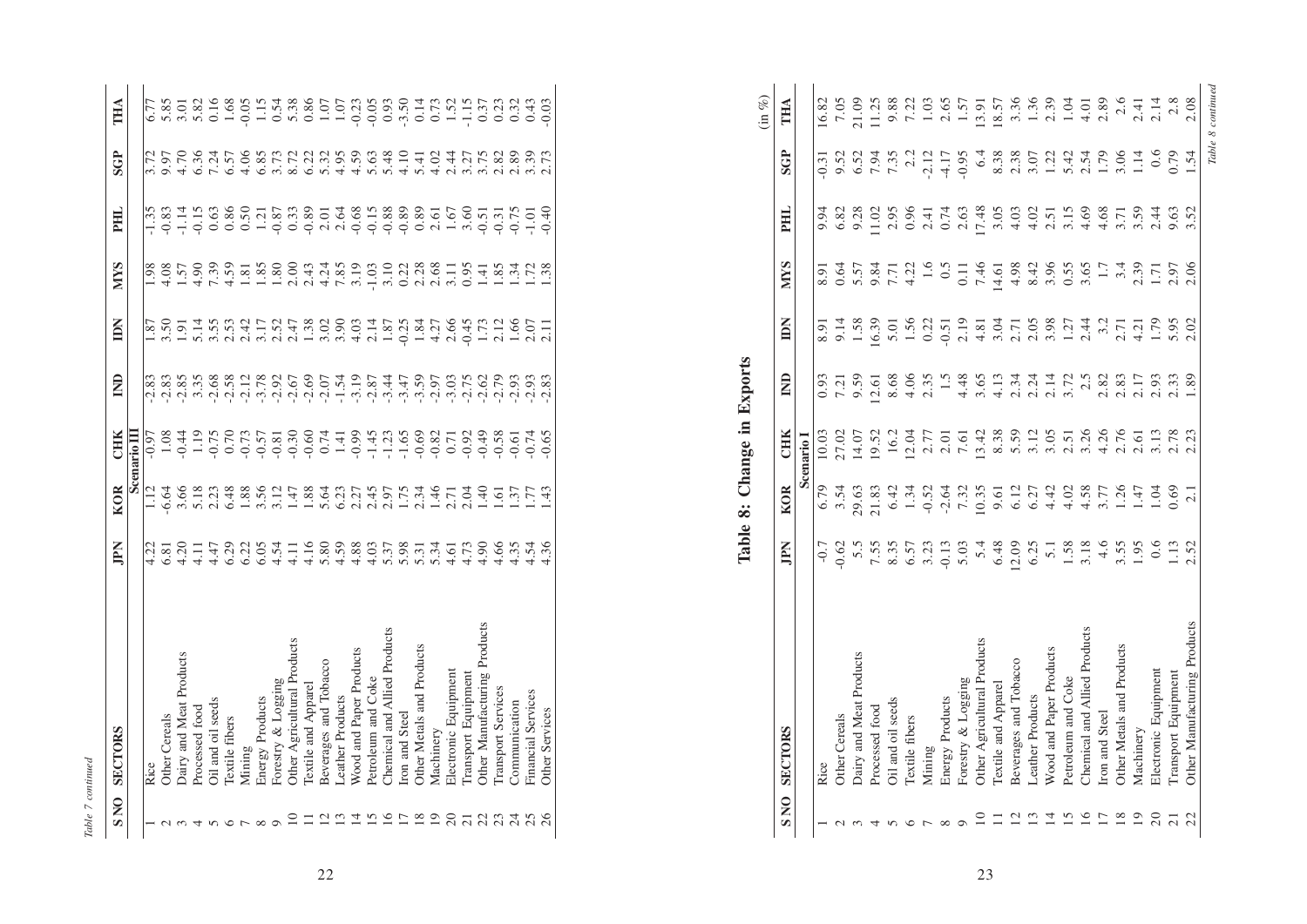| с |  |
|---|--|
|   |  |

| <b>SNO</b> | <b>SECTORS</b>               | <b>Ndif</b>            | <b>KOR</b>                 | CHIK           | $\mathsf{E}$                                                               | Š                                   | <b>NIVS</b>                                  | FН                           | <b>SGP</b>                                             | THA              |
|------------|------------------------------|------------------------|----------------------------|----------------|----------------------------------------------------------------------------|-------------------------------------|----------------------------------------------|------------------------------|--------------------------------------------------------|------------------|
|            |                              |                        |                            | Scenario II    |                                                                            |                                     |                                              |                              |                                                        |                  |
|            | Rice                         | 0.37                   | 7.34                       | 9.57           |                                                                            | 8.71                                | 8.94                                         | 9.07                         | 1.04                                                   | 6.28             |
|            | Other Cereals                | 0.24                   | 4.06                       | 26.33          | 0.18<br>5.23<br>7.64                                                       | $\frac{3.94}{ }$                    | $\frac{8}{2}$                                |                              | 1.57                                                   | 6.37             |
|            | Dairy and Meat Products      | 5.83                   | 9.98                       | 13.22          |                                                                            | $1.6\,$                             | 4.74                                         | 5.78                         | 8.02                                                   | 20.21            |
|            | Processed food               | 7.99                   | 22.04                      | 18.47          | 0.86                                                                       | 6.08                                | 9.66<br>7.74<br>4.31<br>1.26<br>1.42<br>7.42 |                              |                                                        | 0.38             |
|            | Oil and oil seeds            |                        | 6.64                       | 15.53          | 6.62                                                                       | 4.84                                |                                              | 9.89<br>2.07<br>0.09<br>1.65 | 9.85<br>8.85                                           | 9.12             |
|            | <b>Textile</b> fibers        | 8.25<br>7.07<br>3.64   | 1.68                       | 1.33           |                                                                            |                                     |                                              |                              | 3.86                                                   | 6.52             |
|            | Mining                       |                        |                            | 1.98           | $1.95$<br>0.37                                                             | $\frac{1.38}{0.01}$                 |                                              |                              | 0.65                                                   | $\overline{0}$ . |
|            | Energy Products              | $0.14$<br>5.36<br>5.88 | $0.15$<br>$7.77$<br>$7.77$ |                | 0.58                                                                       | 0.52                                |                                              | 0.45                         | 1.91                                                   | 1.99             |
|            | Forestry & Logging           |                        |                            | $1.22$<br>6.77 |                                                                            |                                     |                                              | 1.67                         | 1.06                                                   | 0.64             |
|            | Other Agricultural Products  |                        | 11.03                      | 12.63          |                                                                            |                                     |                                              | 16.42                        | $\overline{8}$ .                                       | 13.2             |
|            | Textile and Apparel          | 6.66                   |                            |                | $\begin{array}{c} 2.2 \\ 1.81 \\ 2.86 \\ 0.77 \\ 0.43 \\ 0.49 \end{array}$ | 1<br>1989<br>2090 1999<br>2090 1999 | 4.26                                         | $2.22$<br>$3.49$             | 9.97                                                   | 7.74             |
|            | Beverages and Tobacco        | .2.37                  | 9.97<br>6.39               |                |                                                                            |                                     | 4.93                                         |                              | 3.41                                                   | 2.83             |
|            | <b>Leather Products</b>      | 6.61                   | 6.66                       |                |                                                                            |                                     | 8.01                                         | 3.43                         |                                                        | 0.79             |
|            | Wood and Paper Products      | 5.4                    | 4.81                       |                |                                                                            |                                     | 3.89                                         |                              |                                                        | 1.54             |
|            | Petroleum and Coke           | 1.77                   | 4.11                       |                | 2.59                                                                       |                                     | 1.29                                         |                              |                                                        | 1.36             |
|            | Chemical and Allied Products | 3.45                   | 4.83                       |                | 1.41                                                                       |                                     | 3.72                                         |                              |                                                        | 3.22             |
|            | Iron and Steel               | 4.77                   | 4.16                       |                | 1.43                                                                       |                                     | 1.86                                         |                              |                                                        | 2.19             |
|            | Other Metals and Products    | 3.82                   | 1.57                       |                | 1.48                                                                       |                                     | $3.52$<br>2.48                               |                              | 4.18<br>2.8.59<br>4.2.59<br>4.2.54<br>4.2.59<br>4.2.55 | $\frac{6}{2}$    |
|            | Machinery                    | 2.21                   | 1.83                       |                | 0.87                                                                       |                                     |                                              |                              |                                                        | $\overline{172}$ |
|            | Electronic Equipment         | 0.88                   | 1.36                       |                | 1.26                                                                       | 1.57                                | 1.82                                         |                              | 0.98                                                   | 38               |
|            | Transport Equipment          | 1.37                   | 0.91                       |                | $\frac{1}{2}$                                                              | 5.85                                | 3.05                                         |                              | 1.54                                                   | 2.29             |
| 22         | Other Manufacturing Products | 2.86                   | 2.53                       | 1.49           | 0.47                                                                       | 1.8                                 | 2.16                                         | 2.84                         | 2.53                                                   | 1.47             |

 $Table\ 8\ continued$ *Table 8 continued*

> Table 8 continued *Table 8 continued*

|                         | <b>SECTORS</b>               |                                                      |                                                                                                |                                                         |              |                                     |                      |                          | <b>SGP</b>           |                       |
|-------------------------|------------------------------|------------------------------------------------------|------------------------------------------------------------------------------------------------|---------------------------------------------------------|--------------|-------------------------------------|----------------------|--------------------------|----------------------|-----------------------|
| SNO                     |                              | JPN                                                  | <b>KOR</b>                                                                                     | CHK                                                     | $\mathsf{S}$ | Ă                                   | <b>NIYS</b>          | PHL                      |                      | THA                   |
|                         |                              |                                                      |                                                                                                | Scenario III                                            |              |                                     |                      |                          |                      |                       |
|                         | Rice                         | 2.82                                                 | 9.68                                                                                           | 9.69                                                    |              | 10.6                                | 0.73                 | 9.01                     |                      | 18.95                 |
|                         | <b>Other Cereals</b>         | 4.03                                                 |                                                                                                |                                                         |              | 12.18                               |                      | 5.97                     |                      | 10.17                 |
|                         | Dairy and Meat Products      |                                                      | 7.12<br>2.04<br>2.3.43<br>3.43                                                                 | 27.16<br>13.14<br>18.01                                 |              |                                     | $1.94$<br>5.49       | $\overline{\phantom{1}}$ | $14.77$<br>10.45     |                       |
|                         | Processed food               | $8.84$<br>12.18                                      |                                                                                                |                                                         |              | $3.87$<br>$7.96$<br>$7.22$          |                      | 9.8                      |                      | 22.17<br>1.88<br>1.25 |
|                         | Oil and oil seeds            | 9.69                                                 |                                                                                                |                                                         |              |                                     |                      | 2.47                     | $\frac{11.22}{2.17}$ |                       |
|                         | Textile fibers               | 12.32                                                |                                                                                                | $\frac{16.22}{12.04}$                                   |              |                                     | 9.15<br>6.36<br>3.29 | 0.39                     | 6.67                 | 10.13                 |
|                         | Mining                       |                                                      |                                                                                                |                                                         |              | 3.96                                |                      | 3.39                     | 3.26                 | 2.06                  |
|                         | Energy Products              | $8.08$<br>3.46                                       | $3.32$<br>$2.46$                                                                               |                                                         |              | 3.76                                | 3.89                 |                          | 1.35                 | 4.53                  |
|                         | Forestry & Logging           | 9.11                                                 | $10.53$<br>$13.44$                                                                             | 3.78<br>6.67                                            |              | 4.15                                | 1.89                 | $1.52$<br>$2.11$         | 3.89                 | 2.66                  |
|                         | Other Agricultural Products  | (0.49)                                               |                                                                                                |                                                         |              | 6.78                                | 9.47                 |                          | 10.69                | 15.86                 |
|                         | Textile and Apparel          | $\begin{array}{c} 9.18 \\ 16.81 \\ 11 \end{array}$   |                                                                                                | $12.35$<br>7.14                                         |              |                                     | $15.51$<br>6.44      | $16$<br>2.38<br>3.84     | 12.11                | 19.4                  |
| $\overline{\mathsf{C}}$ | Beverages and Tobacco        |                                                      |                                                                                                |                                                         |              |                                     |                      |                          | 6.13                 | $4.24$<br>2.17        |
|                         | <b>Leather Products</b>      |                                                      |                                                                                                |                                                         |              | $4.45$<br>$3.94$<br>$5.6$<br>$4.61$ | 8.33                 | 3.86                     | 6.26                 |                       |
|                         | Wood and Paper Products      |                                                      |                                                                                                |                                                         |              |                                     | 5.54                 |                          | 6.04                 | 3.04                  |
|                         | Petroleum and Coke           |                                                      |                                                                                                |                                                         |              |                                     |                      | 3.91                     | 6.03                 | 2.87                  |
|                         | Chemical and Allied Products |                                                      |                                                                                                |                                                         |              | 4.19                                | 3.35                 | 4.65                     | 5.81                 | 4.71                  |
|                         | Iron and Steel               |                                                      | $\begin{array}{c}\n 11.8 \\  8.55 \\  8.547 \\  9.47 \\  7.19 \\  6.76 \\  3.64\n \end{array}$ |                                                         |              |                                     | 3.37                 | 4.93                     |                      | 3.58                  |
|                         | Other Metals and Products    |                                                      |                                                                                                |                                                         |              | $5.01$<br>4.44                      | 5.17                 |                          | 4.71<br>6.75         | 3.33                  |
|                         | Machinery                    | 0.67<br>0.47<br>0.77<br>0.78<br>0.78<br>0.79<br>0.79 | $3.7$<br>$3.24$<br>$2.53$                                                                      | 8<br>8 5 7 8 9 7 8 9 7 9 7 9 8<br>6 9 9 9 9 9 9 1 9 8 9 |              |                                     | 3.93                 | 3.92                     | 4.49                 | 2.86                  |
|                         | Electronic Equipment         |                                                      |                                                                                                |                                                         |              | 5.84<br>3.37                        | 3.12                 | 2.82                     | 2.44                 | 2.3                   |
|                         | Transport Equipment          |                                                      |                                                                                                |                                                         |              | 7.62                                | 4.53                 | 9.87                     | 3.41                 | 3.38                  |
| 22                      | Other Manufacturing Products | 7.04                                                 | 4.9                                                                                            | 1.65                                                    |              | 3.94                                | 3.75                 | 3.17                     | 4.34                 | 2.85                  |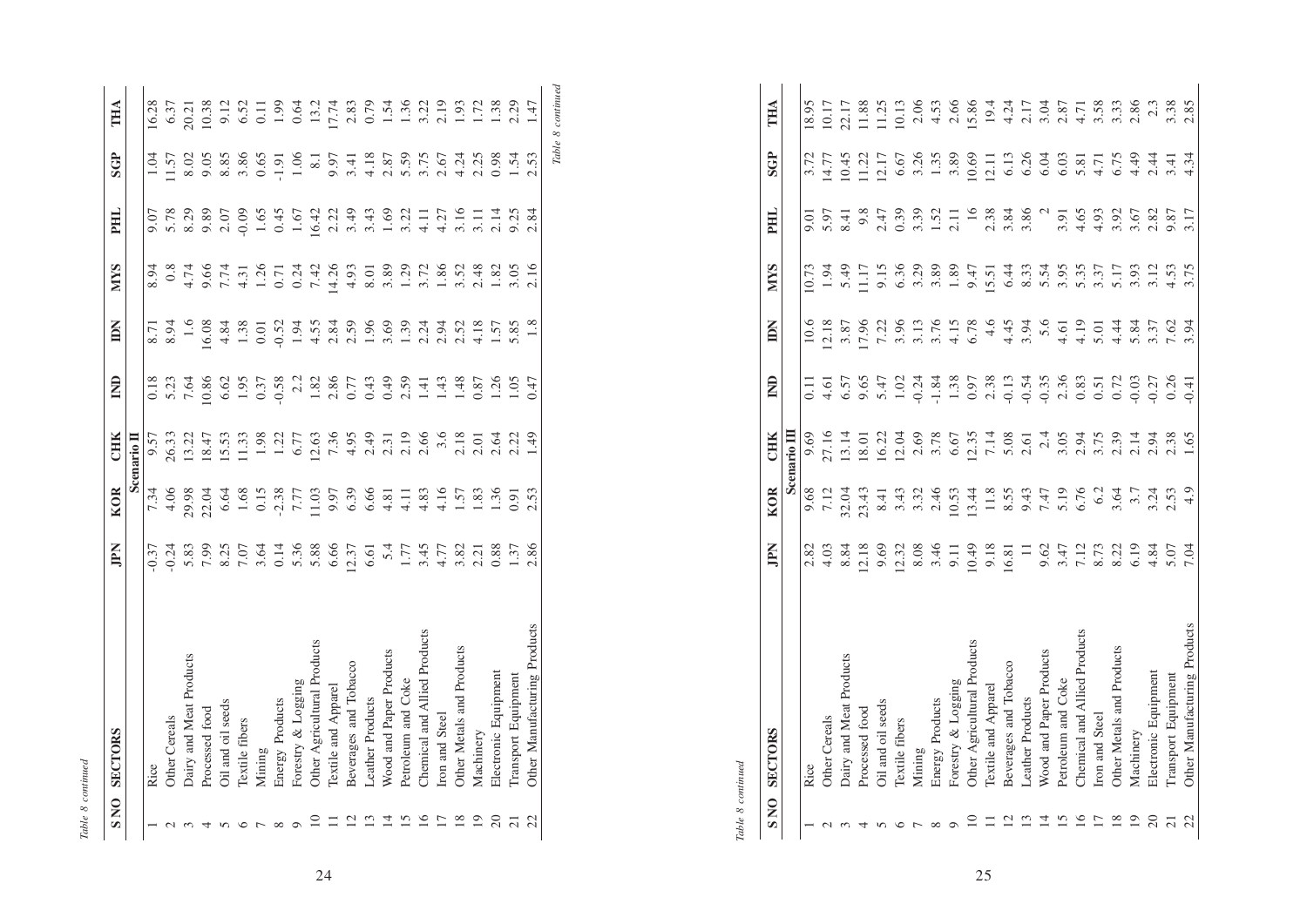growth in their exports. The results indicate that exports of energy products are likely to decline in number of countries such as Japan, Korea, India and Singapore. These results indicate the following. It is likely that there is significant trade creation leading to increase in total volume of exports from this region. Larger trade diversion may also result in significant improvements in intra-regional trade. The results improve considerably with liberalization of investment and labour movement within the region.

Under Scenario II, it is observed that trade liberalisation combined with free mobility of capital is likely to improve export performance in sizable number of sectors of a number of countries in the region. Export performance of Indonesia, Philippines and Thailand improve in all sectors as compared to results of Scenario I. In Malaysia, export performance of a few sectors like processed food, other agricultural products, leather, wood and paper products, etc. may improve further. Among Plus-4 countries, China and India may improve their export performances in all sectors and growth of export will be more robust in case of India15. However, sectoral export growth rates for Japan and Korea are expected to decline as compared to Scenario I.

The Scenario III presents a different situation than that of Scenario II. Free mobility of skilled labour along with trade and investment liberalisation will further improve sectoral export performances of most JACIK countries. In this Scenario, export growth of some sectors in China, India and the Philippines is likely to decline.

#### **IV. Conclusion**

Most JACIK countries are engaged in developing close economic relationship among themselves. There is a common perception that deepening of economic relationship among these countries through liberalisation is key to enhancing regional welfare. However, the lack of an institutional structure in the form of a regional integration arrangement in Asia has contributed to slow progress of Asia as compared to other regions of the world as well as against its potentials. In this context, the study has attempted to examine the potential benefits of the formation of an RIA among the JACIK countries.

In this study, three scenarios are considered to examine the implications of comprehensive liberalisation in the region. In the first scenario, the policy of free trade is pursued where both tariff barriers and non-tariff barriers are

completely dismantled among member countries. In the second scenario, crossborder investment is allowed to move freely within the region along with FTA. In the third scenario, investment and skilled labourers are allowed to move freely within the region along with FTA. A monopolistic version of CGE model has been used to examine the implications of complete liberalisation of trade, investment and skilled labour movements.

The results show that FTA may be welfare enhancing for all countries in the JACIK region. Further liberalisation in the form of investment or movement of natural persons (skilled labour) may improve the robustness of welfare gains among the member countries in the region. The results indicate that the absolute increase in regional welfare may go beyond US\$ 210 billion amounting to more than 3 per cent of the regions GNP. Further, it may be noted that the economic impact of investment and trade liberalisation may generate more welfare effect than FTA alone. In particular, maximum welfare effects can be generated when investment and skilled labours will be allowed to move freely within the region along with FTA among JACIK countries. Simulation estimates show that the formation of FTA alone may increase GNP of JACIK countries to the extent of US\$ 147.4 billion. Further liberalisation of investment along with FTA may enhance economic welfare to the extent of US\$ 153.2 billion. If further liberalisation takes place by allowing skilled labour to move freely within JACIK, GNP of the RIA may go up by US\$ 210.4 billion. In all such scenarios, regional economic liberalisation also enhances global welfare.

The different scenarios under regional integration arrangements are favourable impact on upward movements of factor prices in JACIK countries. The real wage rates of both skilled and unskilled labour are likely to witness an upward trend with the former increasing at a more rapid rate than the latter. The impact on real return on investment is also found to be positive, which strengthens with deepening of liberalisation across sectors in JACIK countries. However, the magnitude of increase in the rate of return on investment may vary across countries.

The implications of RIA on the regional economy will be favourable in improving efficiency of production in a number of sectors. In the agricultural sector, production is likely to improve in like processed food, oil seed and beverages and tobacco. The scale effect will be large in the manufacturing sector. Some of the important areas where production performance is likely to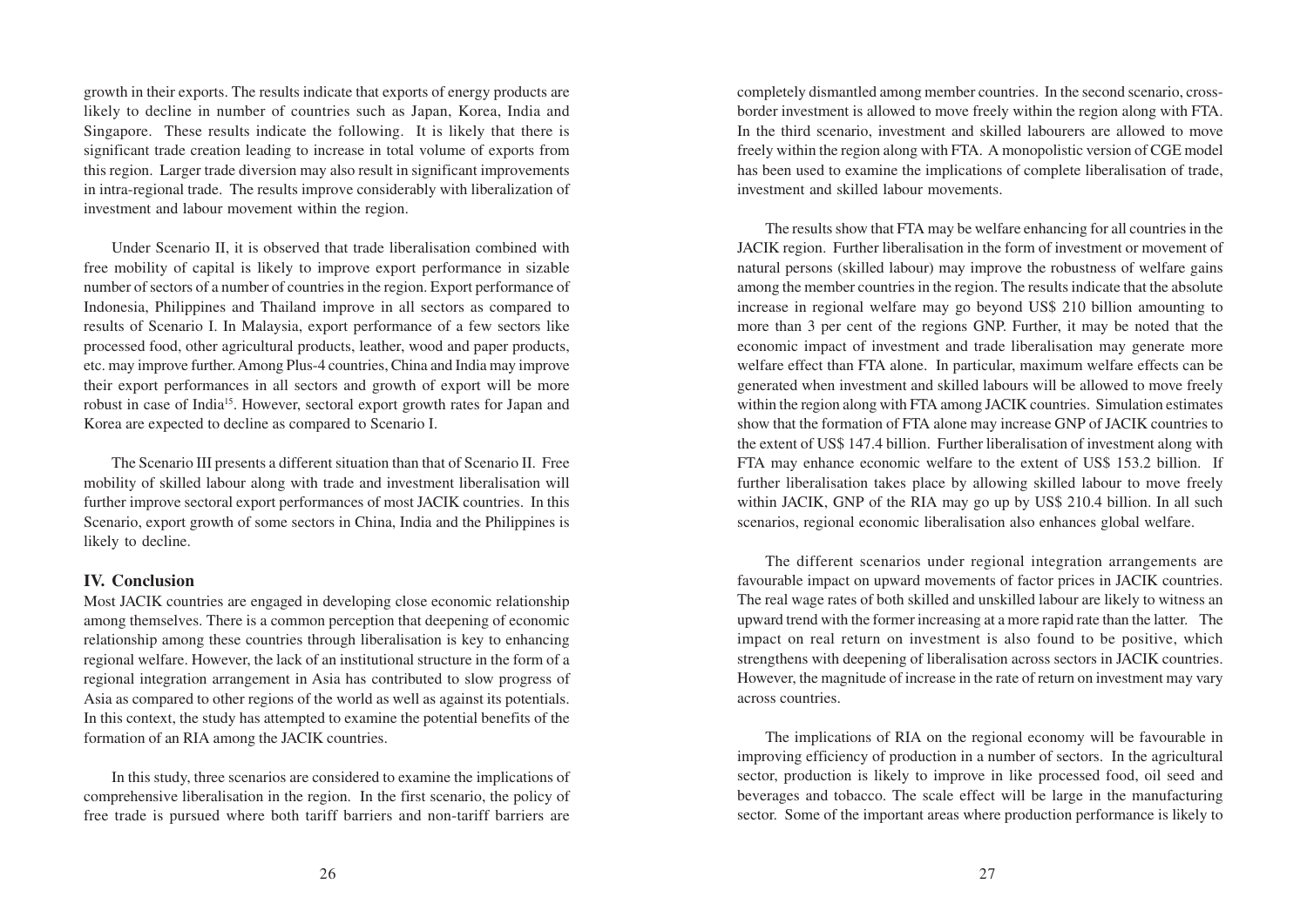improve are leather, metals other than iron and steel, machinery and electrical equipments. Exports are expected to witness higher growth than production. All JACIK countries are likely to be improve export performance in the post-FTA period. Liberalisation of investment along with FTA may result in better prospects of exports in a sizable number of Asian countries. Export growth prospects and possibilities of intra-regional trade may further improve when free cross-border movement of natural persons is also permitted within the region. With policy changes in terms of free trade, cross-border investments and movement of manpower within the JACIK, countries in the region are likely to witness substantial growth in exports and production, observe better returns on capital and labour, and result in significant welfare gains in the Pareto sense.

#### **Endnotes**

- <sup>1</sup> A detail discussion on Asian growth in the last decade has been discussed in RIS (2003).
- <sup>2</sup> See Agarwala and Prakash (2002).
- <sup>3</sup> India has unilaterally declared tariff concessions to new members of ASEAN at the India-ASEAN Summit level meeting (Mohanty, 2002a).
- <sup>4</sup> Frankel (1997) finds that Asia effect is significant in explaining intra-regional trade.
- <sup>5</sup> Considering the fact that both ASEAN+3 (ASEAN, Japan, South Korea and China)and ASEAN+1 (ASEAN and India) are having similar policy outlook regarding their relationships with ASEAN, there is a strong feeling to merge both the processes into ASEAN+4 (Asher, 2002). Though most recent studies, viz. Agarwala and Prakash (2002) and Lee and Park (2002) gauge the impact of ASEAN+3, Kumar (2002b) builds a strong case for India's inclusion in the emerging regional effort at the Asian level. The ASEAN+4 is often called the JACIK comprising of Japan, ASEAN (10), China, India and Korea.
- Various countries in the region are in the process of forming bilateral FTA's. India is likely to sign FTA with Thailand and Singapore (Mohanty, 2002b). There are attempts to form sectoral cooperation as well (Chaturvedi 2002) within Asia.
- In number of studies where the focus is on analysis of non-manufacturing sectors, perfect competition assumption is generally considered while computing simulation results. In a study, Mohanty, Pohit and Sinha Roy (2002), examined the implications of trade liberalisation under AoA on South Asian economies, and perfect competition assumption in the agricultural sector was taken while undertaking the impact analysis.
- <sup>8</sup> The model draws inspiration from the works of Brown , Deardorff and Stern (1996), Hertel (1997) and Chadha, Pohit, Deardorff, and Stern (1998).
- In this paper, agriculture and services sectors are assumed in the model as perfectly competitive. The product of each of these sectors is homogenous but differentiated from imports using standard Armington type asssumption. The manufacturing sector

is characterised as being monopolistically competitive with free entry of firms, and the products that are produced and traded are assumed to be differentiated by firms. Product differentiation by firm dispenses with the Armington assumption, so that the potentially strong terms-of-trade effects are greatly diminished. Variaties enter via a Dixit-Stiglitz (1977) aggregation function into both utility and production function with implication that greater variety reduces cost and increases utility. For modelling Dixit-Stiglitz type monopolistic competitive, the GTAP database is supplemented with other sources of data such as sectoral information on number of firms and their wage bills (UNIDO), wage differences between skilled and unskilled labourers (UNDP, 1994) and number of other structural variables (World Bank, 2002).

- Intermediate inputs include both domestic and imported varieties.
- $11$  Balassa (1967) estimated for the first time the trade creating and trade diverting effects of the European market. For details on trade creation and diversion, see Viner (1950).
- <sup>12</sup> Kumar and Sinha Roy (2003) have provided some indicative estimates of the large reserve of skilled labour in the JACIK region.
- $13$  Each region in the model is likely to register gain because of anticipated policy restructuring. The need for compensation mechanism arises in a situation where same regions gains and others lose but sum of total gains becomes positive. In this case, the gainers may compensate those who incur losses in the process. By adopting such a mechanism, global welfare can be enhanced along with gains for same countries in the region.
- 1 4 Plus-4 countries include Japan, South Korea, China and India.
- <sup>15</sup> Examining the implications of economic reforms in India, Sinha Roy (2001) found that the export sector received a major boost during the liberal policy regime in the 1990s and in the new millennium. Using a countrywide CGE model for India, Chadha, Brown, Deadorff and Stern (1999) also arrived at similar findings.

### **References**

- Agrawala, R. and B. Prakash. 2002. 'Regional Cooperation in Asia: Long-term Progress, Recent Retrogression, and the Way Forward,' *ERD Working Papers Series No. 28*, Manila: Asian Development Bank.
- Asher, M. 2002. 'India, China and the ASEAN: The Economic Enigma,' Opinion Interview Report in *Business Line***,** New Delhi.
- Brown, D. K., A. V. Deardorff and R. M. Stern. 1996. 'Computational Analysis of the Economic Effects of an East Asian Preferential Trading Bloc,' *Journal of the Japanese and International Economies*, 10:37-70.
- Balassa, B. 1967. 'Trade Creation and Trade Diversion in the European Common Market," *Economic Journal*, 77: 1-17.
- Chadha, R., S. Pohit, A. Deardorff and R. M. Stern. 1998. *The Impact of Trade and Domestic Policy Reforms in India: A CGE Modelling Approach*, Michigan, USA: University of Michigan Press.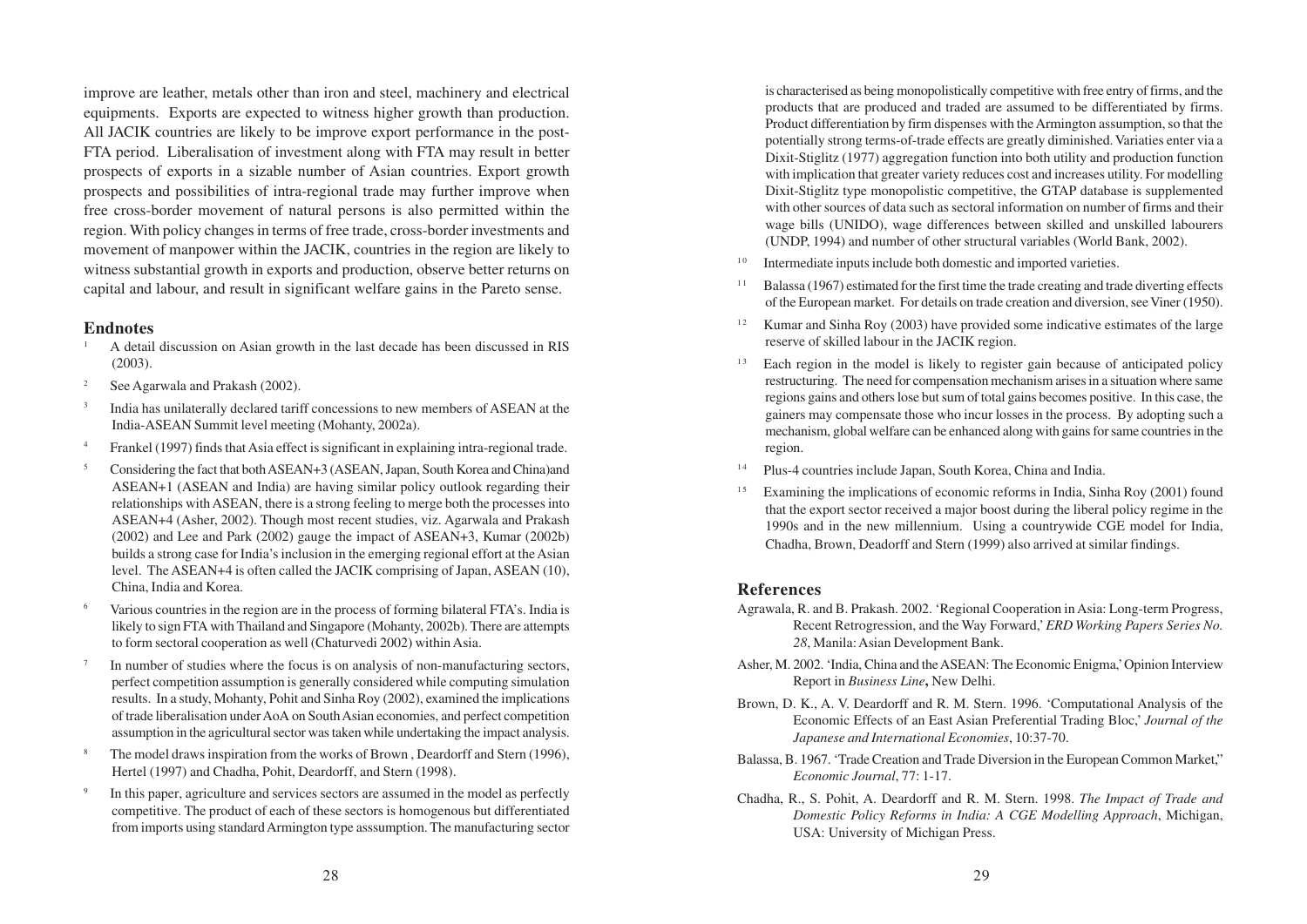- Chadha, R., D. K. Brown, A. Deardorff and R. M. Stern. 1999. 'Computational Analysis of India's Post-1991 Economic Reforms and the Impact of Uruguay Round and forthcoming WTO-2000,' in WTO 2000 South Asia Workshop, organised by National Council of Applied Economic Research and World Bank, December 20-21, New Delhi, India. (forthcoming in A. Mattoo and R. M. Stern (eds.), *India and the WTO: A Strategy for Development*, Trade and Development Series*,* Oxford University Press and the World Bank).
- Chaturvedi, S. 2002. 'Status of Biotechnology in Singapore,' *RIS Occasional Paper No. 65*, New Delhi: Research and Information System for the Non-Aligned and Other Developing Countries.
- DeRosa, D. A. 1995. 'Regional Trading Arrangements among Developing Countries: The ASEAN Example,' *Research No 103*, Washington DC: International Food Policy Research Institute.
- Dixit, Avinash and Joseph Stiglitz. 1977. "Monopolistic Competition and Optimum Product Diversity," *American Economic Review,* 67, 297-308.
- Frankel, J. A. 1997. *Regional Trading Blocs: In the World Economic System*, Washington DC: Institute for International Economics.
- Kumar, N. 2002a. 'Towards An Asian Economic Community: Vision of Close Economic Cooperation in Asia,' *Discussion Paper No. 32*, New Delhi: Research and Information System for the Non-Aligned and Other Developing Countries.
- Kumar, N. 2002b. 'ASEAN-India Vision 2020: A Conceptual Note,' ASEAN-India Network of Think Tanks, New Delhi: Research and Information System for the Non-Aligned and Other Developing Countries.
- Hertel, T.W. (ed.). 1997). *Global Trade Analysis Project: Modelling and Applications,* Cambridge: Cambridge University Press.
- Lanteigne, M. 2003. 'An assessment of Formal and Non-formal Arrangements for East Asian Engagement: Canada and India,' Paper presented in the Seminar on 'India-Canada Dialogue on East Asia and Regional Cooperation organised by Centre for Policy Research and Asia-Pacific Foundation of Canada, 14-15 February, New Delhi.
- Lee, C. S. and S. C. Park. 2002. 'An Examination of the Formation of Natural Trading Blocs in East Asia,' *Working Paper No. 02-13*, Seoul: Korea Institute for International Economic Policy.
- Mohanty, S. K. 2002a. 'Feasibility of Extending Unilateral Tariff Preferences to Newer Members of the ASEAN: From an Indian Perspective,' Report prepared for India-ASEAN Summit for the Ministry of External Affairs, Government of India, October, New Delhi.
- Mohanty, S. K. 2002b. 'Possibility of Close Economic cooperation between India and Singapore,' Report for the Ministry of Commerce, Government of India, New Delhi.
- Mohanty, S. K., S. Pohit and S. Sinha Roy. 2002. 'Implications of Agricultural Trade Liberalisation in Selected Industrialsed Countries on Trade Prospects of South Asian Countries: A CGE Modelling Analysis,' Paper presented in Regional Conference on Globalisation and Agriculture: Challenges for South Asia, 4-5 December, New Delhi.
- RIS. 2003. *Globalisation and the Non-Aligned Movement: An Economic Agenda for Action*, A Background Document for the NAM Summit, Kuala Lumpur, Malaysia, 20-25 February, New Delhi: Research and Information System for the Non-Aligned and Other Developing Countries.
- Sinha Roy, S. 2001. 'Post-Reforms Export Growth in India: An Exploratory Analysis,' *Discussion Paper No.13*, New Delhi: Research and Information System for the Non-Aligned and Other Developing Countries.
- Sinha Roy, S. 2004. 'Complementarities and Potentials of Intra-regional Transfers of Investments, Technology and Skills in Asia,' *Discussion Paper No 79*, New Delhi: Research and Information System for the Non-Aligned and Other Developing Countries.
- Srinivasan, T.N., J. Whalley and I. Wooton. 1993. 'Measuring the Effects of Regionalism on Trade and Welfare,' in K. Anderson and R. Blackhurst (eds.) *Regional Integration and the Global Trading System*, New York: Harvester Wheatsheaf.
- UNDP. 1994. *Country Human Development Indicators*, Human Development Report Office, New York: United Nations.
- UNIDO, *Handbook of Industrial Statistics*, various issues. New York: United Nations.
- Viner, J. 1950. *The Customs Union Issue*, New York: Carnegie Endowment for International Peace.
- World Bank. 2000. *Trade Blocs*, A World Bank Policy Research Report, New York: Oxford University Press.
- World Bank. 2002. *World Development Indicator*, *CD-ROM,* Washington D.C.: World Bank.
- Young, S. 1993. 'East Asia as Regional Force for Globalism,' in K. Anderson and R. Blackhurst (eds.), *Regional Integration and the Global Trading System*, New York: Harvester Wheatsheaf.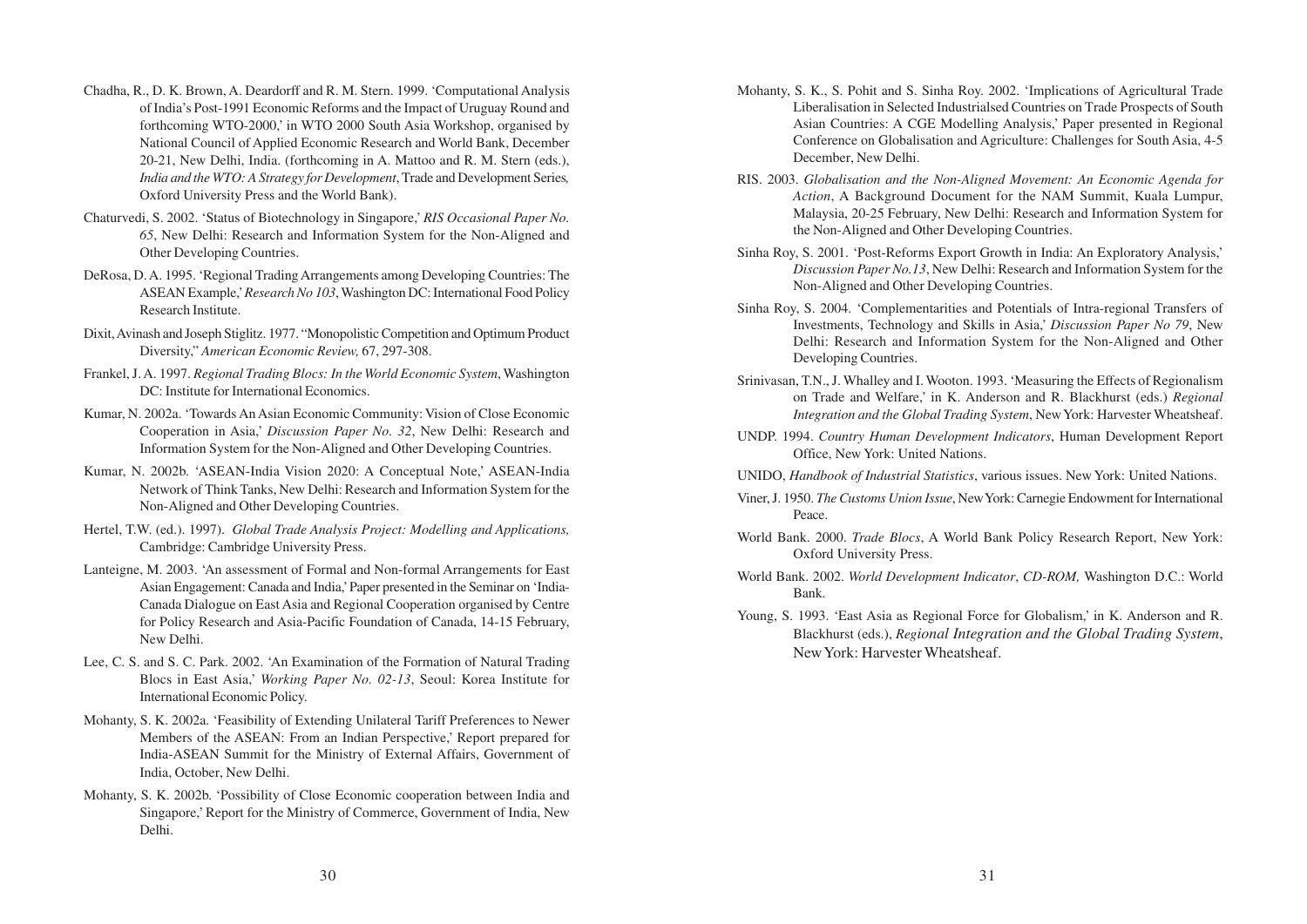#### **RIS Discussion Papers**

*Available at* http://www.ris.org.in/risdiscussion\_papers.html

- DP#77-2004 *How Do Transaction Costs Affect Asian Economic Integration? Empirical Evidence from Asian Economic Community* by Prabir De.
- DP#76-2004 *Transforming Digital Divide into Digital Dividend: The Role of South-South Cooperation in ICTs* by K J Joseph.
- DP#75-2004 *Transport Cooperation in BIMST-EC: Issues and Way Forward* by Prabir De.
- DP#74-2004 *WTO Market Access Negotiations and Indian Small Scale Industry* by Rajesh Mehta and Pooja Agarwal.
- DP#73-2004 *ASEAN-India Economic Relations: Current Status and Future Prospects* by Rahul Sen, Mukul G. Asher and Ramkishen S. Rajan.
- DP#72-2004 *National Innovation Systems and India's IT Capability: Are there any lessons for ASEAN Newcomers*? by Nagesh Kumar and K J Joseph.
- DP#71-2004 *Monetary Cooperation in South Asia: Potential and Prospects by* Sweta Chaman Saxena and Mirza Allim Baig
- DP# 70-2004 *India-ASEAN Cooperation in Information and Communication Technologies: Issues and Prospects by* K.J. Joseph and Govindan Parayil
- DP# 69-2004 *Issue Related to India's Energy Trading with Central Asian Countries* by Barnali Nag.
- DP# 68-2004 *Biotechnology in South Asia: Issues, Concerns and Opportunities* by Sachin Chaturvedi.
- DP# 67-2004 *Environment Issues in Free Trade Agreements in Asia and the Post-Cancun Challenges: Issues and Policy Options* by Sachin Chaturvedi
- DP# 66-2003 *How Do Infrastructure Facilities Affect Regional Income? An Investigation with South Asian Countries* by Prabir De.
- DP# 65-2003 *Liberalization, Foreign Direct Investment Flows and Economic Development:The Indian Experience in the 1990s* by Nagesh Kumar.
- DP# 64-2003 *India's Monetary Integration with East Asia: A Feasibility Study* by Sweta Chaman Saxena.
- DP# 63-2003 *Rise of Service Sector Outward Foreign Direct Investment from India: Trends, Patterns, and Determinants* by Jaya Prakash Pradhan
- DP# 62-2003 *Short-term Forecasting of India's Export: Developing a Framework by Countries and Commodities* by Rajesh Mehta and Parul Mathur.
- DP# 61-2003 *Evolving a National System of Biotechnology Innovation Some Evidence from Singapore* by Sachin Chaturvedi.
- DP# 60-2003 *"Ecosystemic Multifunctionality" A Proposal for Special and Differentiated Treatment for Developing Country Agriculture in the Doha Round of Negotiations* by A. Damodaran.
- DP# 59-2003 *WTO Non-Agriculture Marketaccess Modalities: A Case Study Of Impact On A Developing Country* by Rajesh Mehta and Pooja Agarwal.
- DP # 58-2003 *Implementation Issues in SPS: A developing Country Perspective for Development Agenda on the Meandering Pathways from Doha to Cancun* by Rajesh Mehta and J. George.
- DP # 57-2003 *WTO Negotiations Towards Cancun: Implication on Indian Paper and Newsprint Industry* by Rajesh Mehta and Pooja Agarwal
- DP # 56-2003 *Investment on the WTO Agenda: A Developing Country Perspective and the Way Forward for the Cancun Ministerial Conference* by Nagesh Kumar.
- DP # 55-2003 *Economic Cooperation Between India and Egypt*, Abdel Hamid Saba Elregal.
- DP # 54-2003 *Nepal-India Bilateral Trade Relations Problems and Prospects* by Gyanu Raja Shrestha.
- DP # 53-2003 *Economic Cooperation between India and Central Asian Republics with Special Reference to Uzbekistan* by Abdurahim Okhunov Abduraxmonovich.
- DP # 52-2003 *Performance Requirements as Tools of Development Policy: Lessons from Experiences of Developed and Developing Countries for the WTO Agenda on Trade and Investment* by Nagesh Kumar.
- DP # 51-2003 *India and the Asian Economic Community* by Mukul G. Asher and Sadhna Srivastava.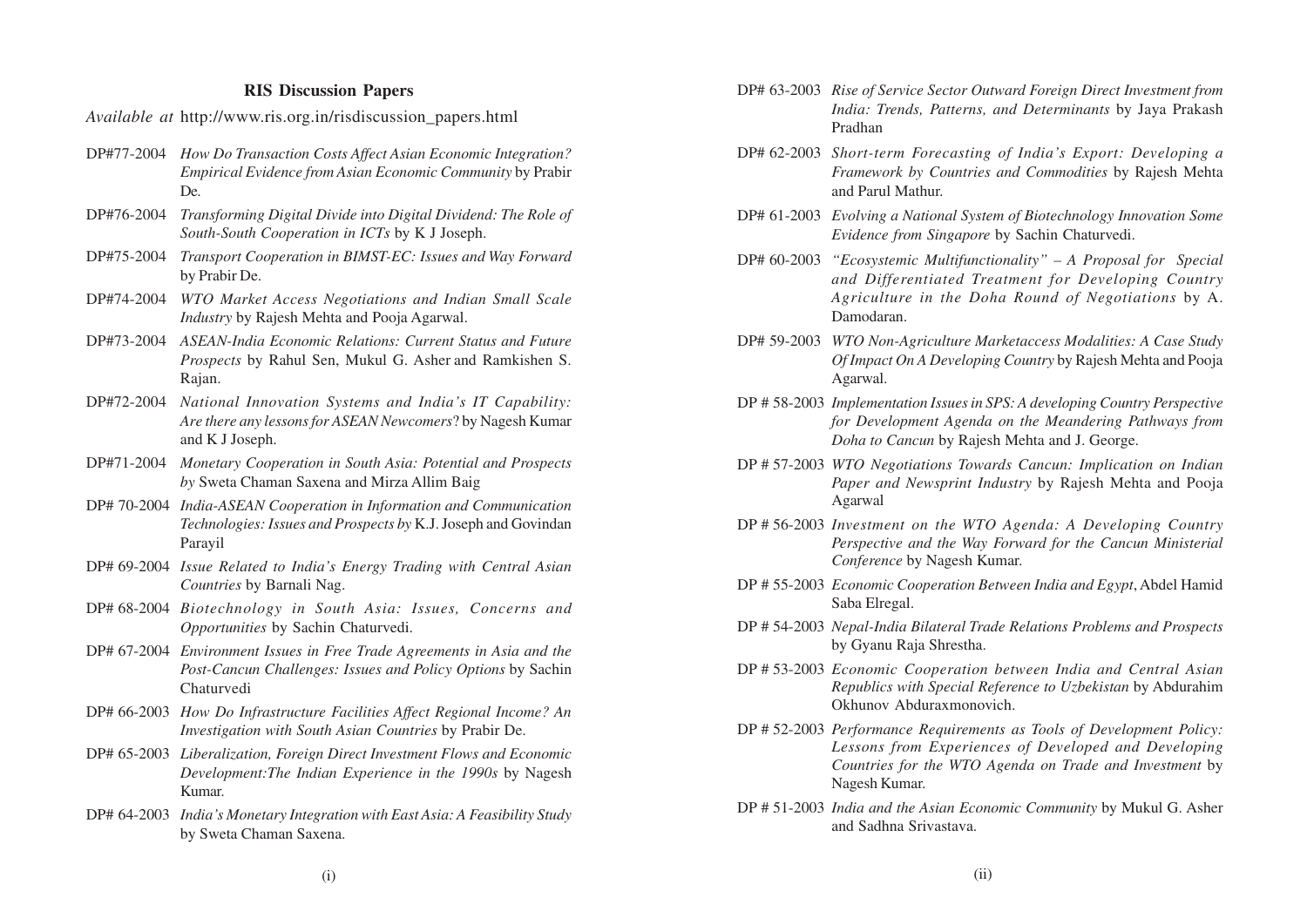- DP # 50-2003 *ASEAN's Contribution to the Building of an Asian Economic Community* by K.Kesavapany.
- DP # 49-2003 *A Road to Common Prosperity Examination of An FTA between India and China* by Li Wei.
- DP # 48-2003 *Regional Trade Liberalisation under SAPTA and India's Trade Linkages with South Asia: An Empirical Assessment* by S.K. Mohanty.
- DP # 47-2003 *Towards and Economic Community: Exploring the Past* by Vineeta Shanker.
- DP # 46-2003 *Towards a Multipolar World of International Finance* by Ramgopal Agarwala and Gauri Modwel.
- DP # 45-2003 *Possibility of Close Economic Cooperation between India and Singapore* by S.K. Mohanty.
- DP # 44-2003 *Determinants of Outward Foreign Direct Investment Form A Developing Country: The Case of Indian Manufacturing Firms* by Nagesh Kumar and Jaya Prakash Pradhan.
- DP # 43-2003 *Export Competitiveness in Knowledge-based Industries: A Firm-Level Analysis of Indian Manufacturing* by Nagesh Kumar and Jaya Prakash Pradhan.
- DP # 42-2003 *Export Performance of Indian Enterprises in Knowledge-based Industries: Recent Trends, Patterns and Implications* by Nagesh Kumar and Jaya Prakash Pradhan.
- DP # 41-2003 *Economic Co-operation Between India and Singapore: A Feasibility Study* by Rajesh Mehta.
- DP # 40-2003 *Liberalisation, Firm Size and R&D Performance: A Firm Level Study of Indian Pharmaceutical Industry* by Jaya Prakash Pradhan.
- DP # 39-2002 *Addressing Sanitary and Phytosanitary Agreement: A Case Study of Select Processed Food Products in India* by R. Mehta, M. Saqib, and J. George.
- DP # 38-2002 *Analysis of Environment related Non-Tariff Measures in the European Union: Implications for South Asian Exports* by S.K. Mohanty and T.R. Manoharan.
- DP # 37-2002 *The Determinants of India's Exports: A Simultaneous Error-Correction Approach* by Saikat Sinha Roy.
- DP # 36-2002 *WTO and Product related Environmental Standards: Emerging Issues and Policy Options before India* by Sachin Chaturvedi and Gunjan Nagpal.
- DP # 35-2002 *India, the European Union and Geographical Indications (GI): Convergence of Interests and Challenges Ahead* by Sachin Chaturvedi.
- DP # 34-2002 *Towards an Asian Economic Community: The Relevance of India* by Nagesh Kumar.
- DP # 33-2002 *Towards an Asian Economic Community: Monetary and Financial Cooperation* by Ramgopal Agarwala.
- DP # 32-2002 *Towards an Asian Economic Community Vision of Closer Economic Cooperation in Asia: An Overview* by Nagesh Kumar.
- DP # 31-2002 *WTO and Indian Poultry Sector: Lessons from State Support Measures in Select Countries* by Rajesh Mehta.
- DP # 30-2002 *Measuring Developments in Biotechnology: International Initiatives, Status in India and Agenda before Developing Countries* by Sachin Chaturvedi.
- DP # 29-2002 *Persistence in India's Manufactured Export Performance* by Saikat Sinha Roy.
- DP # 28-2002 *Status and Development of Biotechnology in India: An Analytical Overview* by Sachin Chaturvedi.
- DP # 27-2002 *Foreign Direct Investment, Externalities and Economic Growth in Developing Countries: Some Empirical Explorations and Implications for WTO Negotiations on Investment* by Nagesh Kumar and Jaya Prakash Pradhan.
- DP # 26-2002 *Infrastructure Availability, Foreign Direct Investment Inflows and Their Exportorientation: A Cross-Country Exploration* by Nagesh Kumar.
- DP # 25-2002 *Intellectual Property Rights, Technology and Economic Development: Experiences of Asian Countries* by Nagesh Kumar
- DP # 24-2002 *Potential of India's Bilateral Free Trade Arrangements: A Case Study of India and Thailand* by Rajesh Mehta.
- DP # 23-2002 *Establishment of Free Trade Arrangement Among BIMST-EC Countries: Some Issues* by Rajesh Mehta
- DP # 22-2001 *Product Standards and Trade in Environmentally Sensitive Goods: A study of South Asian Experience* by Sachin Chaturvedi and Gunjan Nagpal.
- DP # 21-2001 *Perceptions on the Adoption of Biotechnology in India* by Biswajit Dhar.